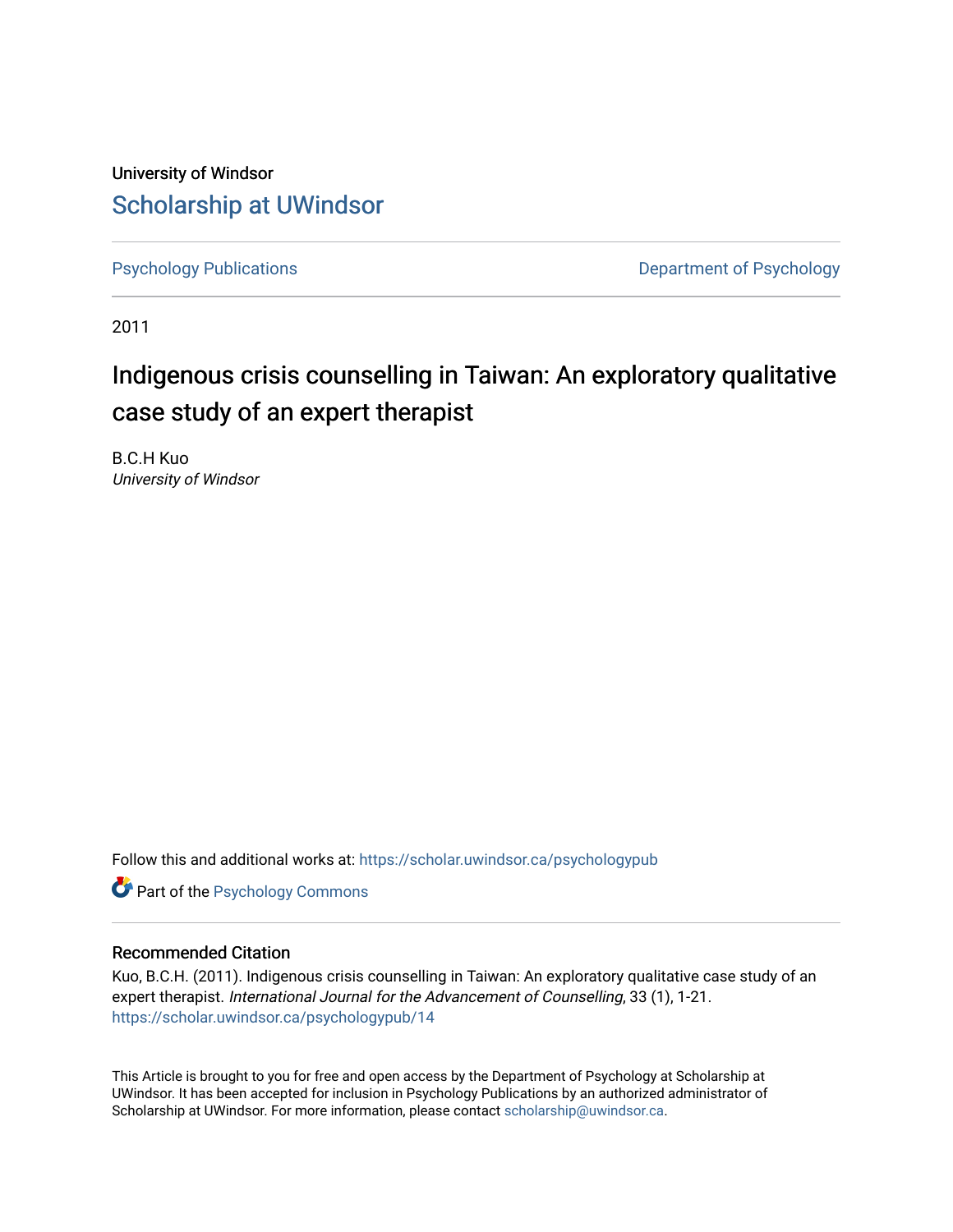ORIGINAL ARTICLE

## Indigenous Crisis Counseling in Taiwan: An Exploratory Qualitative Case Study of an Expert Therapist

Ben C. H. Kuo · Wei-Su Hsu · Nien-Hwa Lai

Published online: 15 September 2010  $\circledcirc$  Springer Science+Business Media, LLC 2010

Abstract In this study, we adopted a single qualitative case study method to explore and examine indigenous approaches to crisis counseling in Taiwan, through the distinct lens of an expert Taiwanese counseling psychologist. In-depth, open-ended interviews were conducted with the psychologist (as the case) to document her lived clinical experiences counseling a grief-stricken Taiwanese family in crisis (as the context). Using open-code data analysis, five cultural themes were abstracted from the interviews: a) significance of counselor's authority and expertness; b) primacy of client-counselor rapport and relationship; c) centrality of collective familism; d) observance of indigenous grief response and process; and e) adherence to face-saving communication and interpersonal patterns. Implications for implementing crisis counseling practice and research with native Taiwanese/Chinese clients based on these preliminary findings are discussed.

Keywords Crisis counseling . Indigenous . Taiwan . Chinese . Qualitative case study

#### Introduction

In recent years, there has been growing interest and emphasis within the field of counseling to advocate for a new knowledge basis grounded in research and understanding of indigenous counseling and healing practices around the world (e.g., Gerstein et al. [2009](#page-20-0); Leung and Chen [2009](#page-20-0)). Out of this movement is an emphasis on promoting international counseling research through articulating and describing indigenous practices across

B. C. H. Kuo  $(\boxtimes)$ 

Department of Psychology, University of Windsor,

401 Sunset Ave., Chrysler Hall South 261-1, Windsor, ON, Canada N9B 3P4 e-mail: benkuo@uwindsor.ca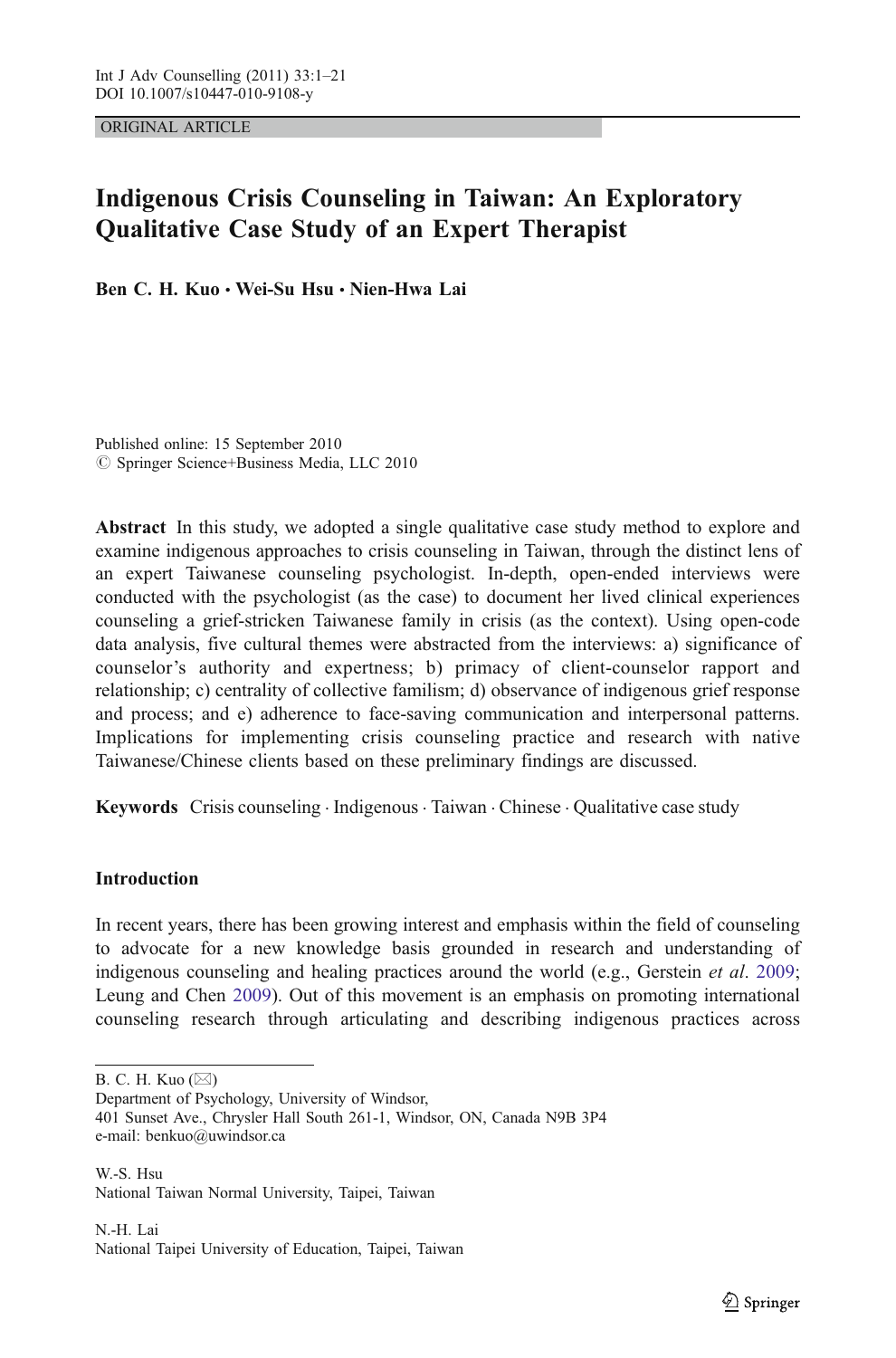cultures, examining the process and the outcome of counseling and healing effectiveness around the globe, and adopting both quantitative and qualitative methodologies for indigenous research inquiry (Leong and Ponterotto [2003](#page-20-0)). These developments highlight the significance and the relevance for the counseling field to research and consider clinical issues from localized, cultural perspectives.

Of particular interest in the recent counseling literature is the emerging and growing knowledge base on cultural practices of counseling among Chinese in Asian countries (e.g., Chen [2009](#page-20-0); Hwang [2009](#page-20-0); Hwang and Chang [2009;](#page-20-0) Leung and Chen [2009;](#page-20-0) Kwan [2009;](#page-20-0) So [2005\)](#page-21-0). This corpus of research has begun to identify unique indigenous cultural characteristics as well as challenges associated with helping and counseling relationships in the Chinese Confucian context. However, empirically-based counseling research from an indigenous Chinese framework by the perspectives of 'cultural insiders' remains scarce. Therefore, the intent of this research was to expand this body of counseling literature by exploring distinctive indigenous features of crisis counseling with a Taiwanese family based on an in-depth qualitative case study of an 'expert' counselor in Taiwan.

This current study adopted a single instrumental case study method (Stake [2005\)](#page-21-0) to explore the clinical and lived experience of a female counseling psychologist in Taiwan, Dr. L, whose clinical specialty is in the area of crisis and trauma intervention. Grounded in the narrative of the psychologist, as collected through in-depth interviews, the study attempted to identify indigenous cultural themes associated with her crisis counseling with a trauma- and griefstricken Taiwanese family, the Chens (a pseudonym). As such, in the current qualitative case study the counselor Dr. L represents 'the case' and the Chen family represents the 'context' within which therapeutic themes in crisis interventions were explored.

The authors wish to note that the terms *'Taiwanese'* and *'Chinese'* were used in the text separately at times but interchangeably at other times deliberately. While Taiwanese culture inherits many principal traditions and practices from its Chinese ancestral origin, it is also characterized by many distinctive derivatives in values and customs from its root (Leung and Chen [2009](#page-20-0)). Therefore, the following discussions and the current study are presented within the context of both Taiwanese and Chinese cultures.

The Cultural Context of Crisis Counseling in Taiwan

Resistance toward counseling and psychotherapy intervention is common among Asians and Asian Americans and has been well documented in the literature (e.g., Kuo *et al.*) [2006a;](#page-20-0) Lee [1997](#page-20-0)). The difficulty in engaging Asian clients in counseling is further heighted in crisis situations, when incidents of physical or psychological trauma, death, harm involving self or in-group others (e.g., family members) occur (Lee [1997\)](#page-20-0). This results from significant shame, stigmatization, and humiliation evoked by such events and by the associated cultural taboos and superstitions (Hsu et al. [2002,](#page-20-0) [2003](#page-20-0)).

Incidentally, there has also been increasing cross-cultural research pointing towards cultural variability and specificity in stress and coping responses (e.g., Kuo [in press](#page-21-0)), including among Chinese and Asians (Kuo et al. [2006b](#page-20-0)), and preferred indigenous healing methods and help-seeking patterns among divergent cultural groups in the face of extreme crises, traumas and distresses (Marsella et al. [2008\)](#page-20-0). However, cross-cultural understanding of culturally-specific or indigenous treatment approaches to crisis and traumatic events is relatively new and limited, and is in need of further research (Marsella *et al.* [2008](#page-20-0)). In considering the Chinese context specifically, Hwang ([2009\)](#page-20-0) asserted that a culturally responsive, indigenous approach to comprehend counseling experiences and psychology of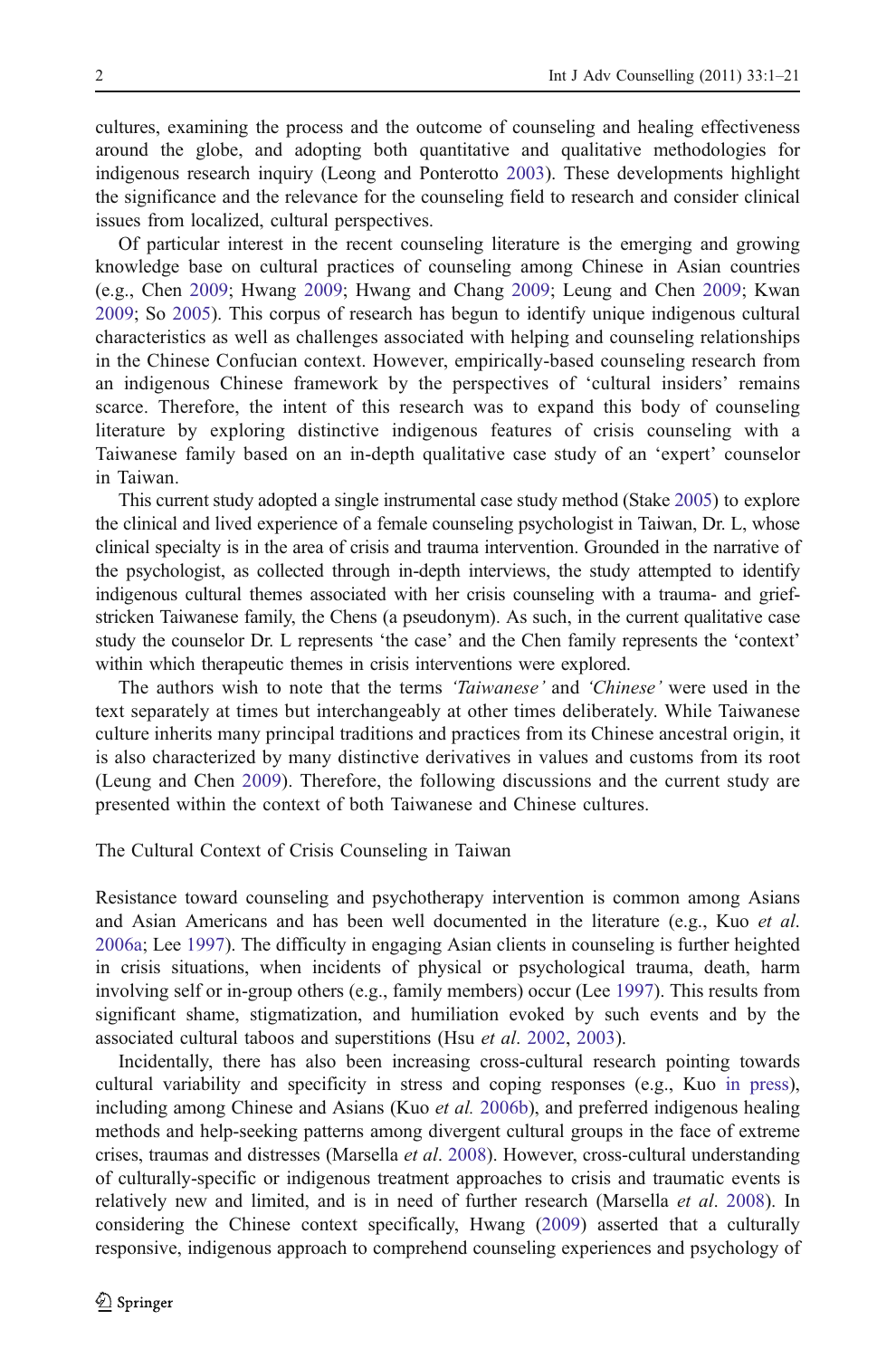Chinese requires a 'bottom-up' model'. That is, a conceptual psychological paradigm that is rooted in 'indigenous realities; one that relies on native values, concepts, belief system, problem methods and other resources' (p. 934).

#### Chinese Values and Their Effects on Counseling

Cumulative multicultural and cross-cultural counseling literature has highlighted the need to incorporate Asian values into counseling and psychotherapy when working with Asian clients (e.g., Hwang [2009](#page-20-0); Lee [1997](#page-20-0)). For example, more recent conceptual and empirical research has illustrated the interface between Chinese values and the use of cognitive behavioral therapy (CBT) with Chinese and Chinese American clients (e.g., Lin [2001a](#page-20-0); Chen and Davenport [2005\)](#page-20-0). As a case in point, Hwang [\(2006](#page-20-0)) made a set of specific recommendations in modifying standard CBT to accommodate the cultural characteristics of Chinese American clients. Hwang explicated that the traditions of Confucianism, Taoism and Buddhism are deeply entrenched in the Chinese ways of thinking and being and, as such, they define Chinese culture, self-construction, socialization process, family, beliefs and practices. These ideological forces also dictate Chinese social relationships, value emphases, and conceptualizations and beliefs about illness.

Furthermore, other counseling researchers have identified additional Asian values critical to clients' help-seeking attitudes and therapeutic relationships and processes, including but not limited to filial piety, social hierarchy and role expectations, reciprocity, collectivism, familism, achievement orientation, moral discipline, and emotional control (Hwang [2009](#page-20-0); Kuo [2004](#page-20-0); Kwan [2000](#page-20-0)).

On the other hand, in order to fully account for clients' cultural experiences, other researchers have advocated indigenous approaches to counseling interventions with Asians in their native countries (Chong and Liu [2002](#page-20-0); Leung and Chen [2009](#page-20-0)). However, despite the support for this indigenous movement, the prevailing counseling practices and research in Taiwan continue to be dominated by the adaptation of Western-based counseling theories and techniques (Lin [2001a\)](#page-20-0). Moreover, the existing counseling research among Chinese and Taiwanese appears to be dominated by studies based on clients' perceptions (e.g., Lin [2001a\)](#page-20-0) and researchers' and clinicians' syntheses of their observations (e.g., Hwang et al. [2006\)](#page-20-0). Hence, empirical investigation that links Taiwanese cultural worldview and practice to counseling process and dynamic remains scarce yet critically needed. To date, no published works known to the authors have empirically documented the indigenous features and cultural factors associated with the process of conducting crisis interventions with Chinese or Taiwanese.

#### Taiwanese/Chinese Cultural Perspectives on Traumatic Grief and Crisis Response

In a highly patriarchal and collectivistic Taiwanese society, the depth of grief and distress has been found to be prolonged and particularly traumatic for family members suffering from the death of the male head, who is the traditional breadwinner of the family (Hsu *et al.*) [2002,](#page-20-0) [2003](#page-20-0)). Taiwanese researcher Hsu and his colleagues have found that the impact of such a traumatic event is most strongly felt by the surviving widow who has lost her husband, and children who have lost their father (Hsu *et al.* [2002](#page-20-0), [2003,](#page-20-0) [2004\)](#page-20-0). This grief experience can be exacerbated by the profound social stigma and shame associated with being a widow (e.g., being viewed as bad luck by others) and by the cultural sanction against mourning openly for the deceased in social situations. Under these conditions, extra-familial assistance, such as Western-based crisis or grief counseling, is often viewed with suspicion and skepticism by native Taiwanese (Yeh and Lin [2006\)](#page-21-0).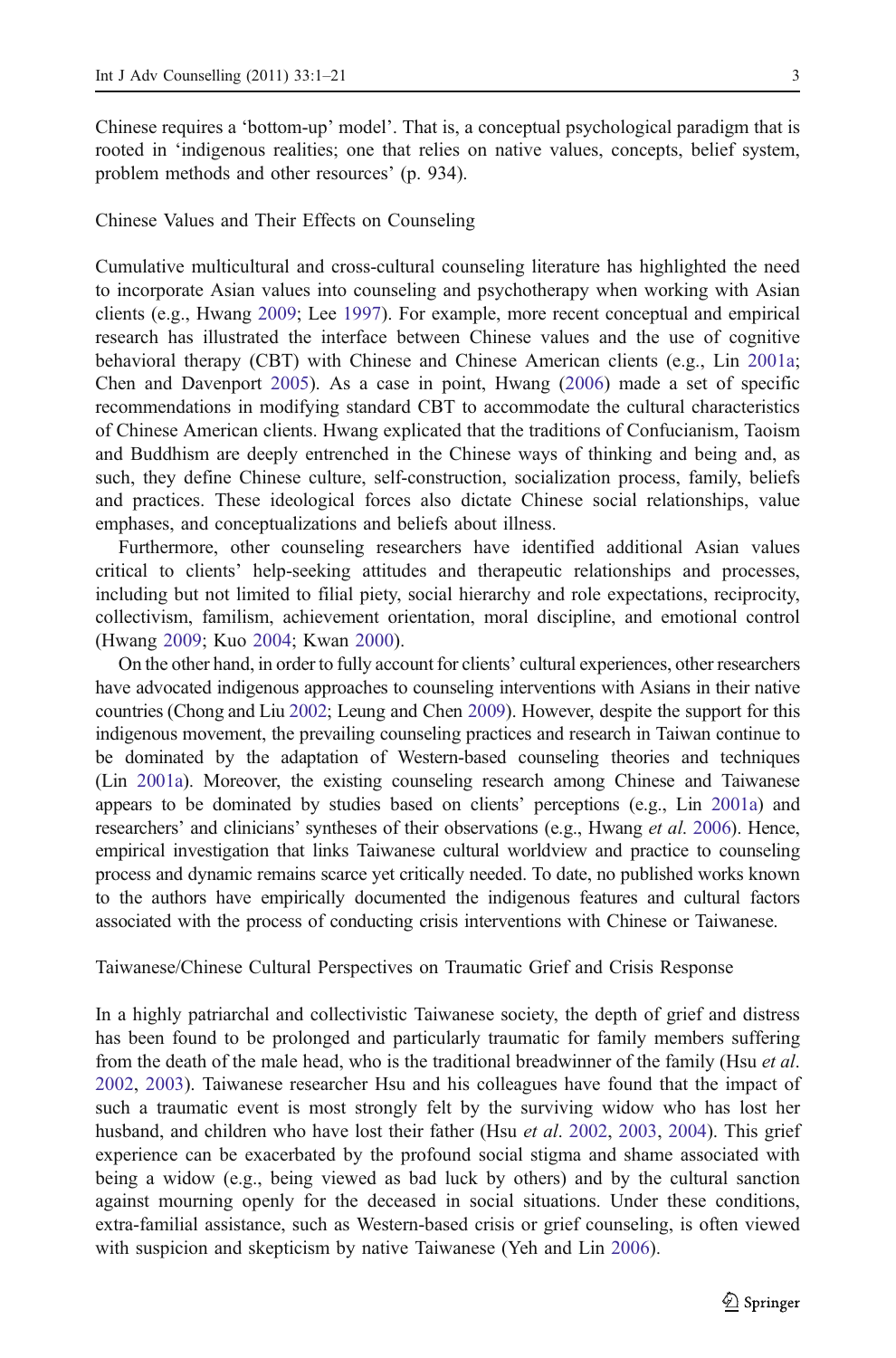Therefore, it is not surprising that, when faced with tragic and shameful events or crises, more traditional Chinese have been found to favor indigenous shamanism, folk healing, and religious coping, which are rooted in Confucius, Buddhist and Taoist beliefs and practices, over Western-based professional counseling and psychotherapy (So [2005\)](#page-21-0). This observation finds support in a recent large-scale survey in Taiwan. In dealing with depression-related issues, Yeh and Lin ([2006\)](#page-21-0) found that only 6.82% of the 7,888 respondents indicated seeking help from mental health workers as an option. Instead, accessing self-care methods, medical services, Chinese herbal medicine, fortunetelling, and indigenous religions ranked among the most preferred sources of help by the Taiwanese nationals. These findings hint that active infusion of appropriate indigenous values and practices into the helping process, including crisis counseling, would be necessary to increase clients' receptiveness to psychological interventions (Kuo [2004](#page-20-0)). However, empirical research on culturallygrounded crisis counseling among Taiwanese is currently lacking.

#### The Current Study

Therefore, as an exploratory inquiry the primary objective of the study was to seek answers to the following research questions, based on Dr. L's crisis counseling experience with the Chen family as an illustrative example. First, "What are the principal, culturally-specific themes and characteristics associated with facilitating crisis counseling with the trauma- and griefstricken Chen family based on Dr. L's narrative report?" Second, "How might these cultural themes and factors pertaining to crisis counseling be understood and interpreted within the indigenous context of Taiwan/Chinese values and worldviews?" In short, based on this single case study, the current research aimed to: a) identify and categorize specific cultural values, beliefs, norms, and practices embedded in the crisis counseling process; b) extract and interpret these indigenous characteristics in the form of overarching cultural themes; and c) synthesize and summarize the study's findings to help inform future counseling interventions and research with Taiwanese/Chinese families in crisis situations.

#### Research Method

#### Qualitative Case Study

The present study adopted a *qualitative, single instrumental case study* (Stake [2005\)](#page-21-0) as an exploratory means to investigate the indigenous aspects of crisis counseling in Taiwan. Creswell et al. [\(2007](#page-20-0)) defined qualitative case study as a method to examine a single or multiple bound systems (a case or cases) overtime, through collecting data based on multiple sources of information (e.g., interviews, observations, documentations, etc.), with an intent to generate a detailed case description and case-based themes. Hilliard ([1993\)](#page-20-0) noted that the merit of a single case study is its ability to offer an 'intrasubject' perspective on the issue in focus. It sheds light on "what is possible rather than what is common" (p. 376) with the research participant, within the peculiar context of a research. As such, the case study method is said to be particularly valuable in the discovery phase of a new research area (Edwards et al. [2004](#page-20-0)).

Furthermore, qualitative case study is merited for its particular usefulness in counseling research because the method is more relevant and more realistic to the 'lived' experiences of clients, more flexible and fluid in discerning complex psychological constructs, and can generate more clinically and pragmatically relevant findings (Dattilio [2006](#page-20-0); Edwards et al.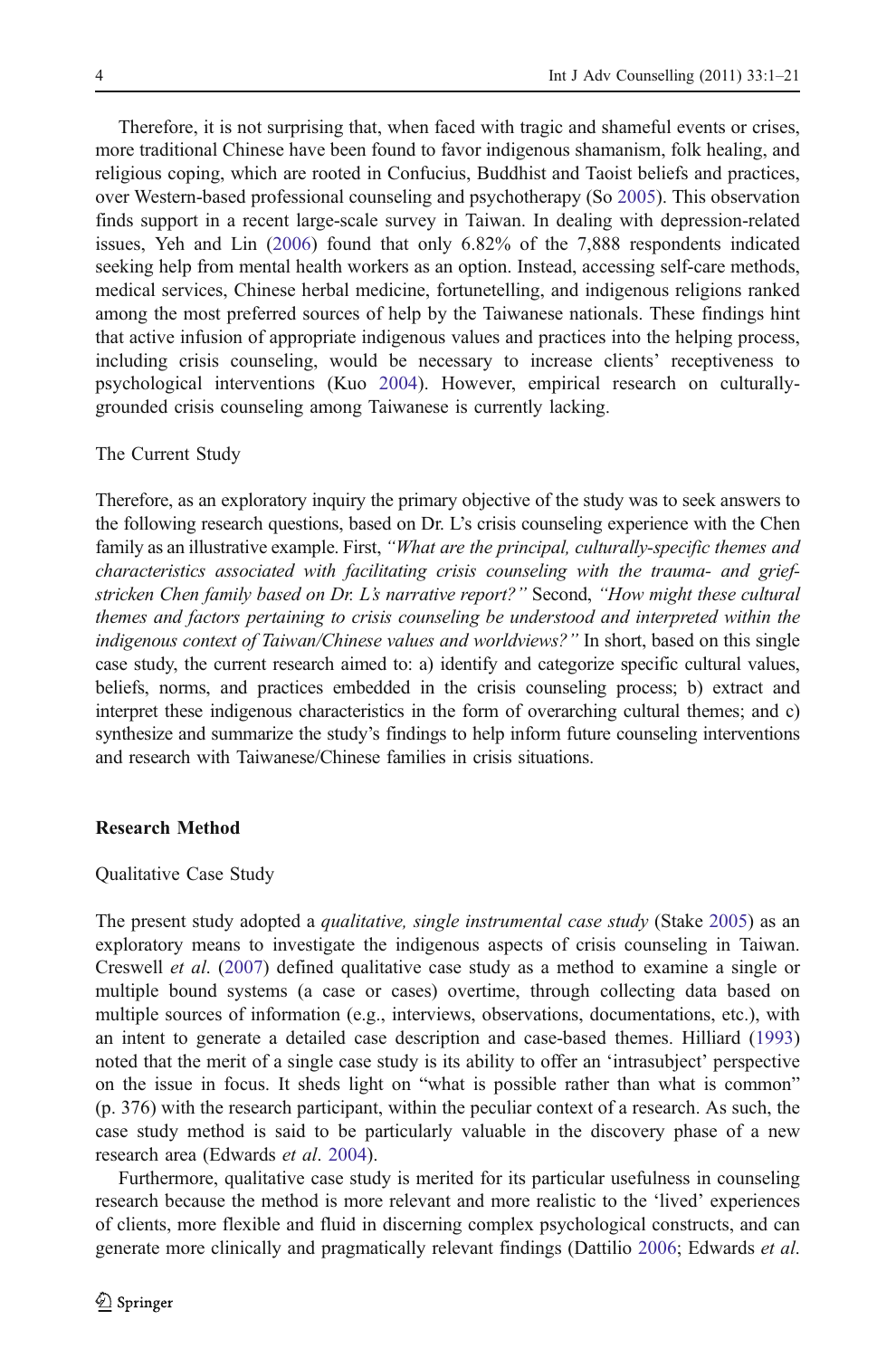[2004\)](#page-20-0). Hence, in view of the absence of research on indigenous crisis counseling in Taiwan, the single qualitative case study was deemed appropriate for the exploratory nature of the present research.

Researchers' Subjectivities and Assumptions

Researchers' awareness of their own subjective position and self construction is critically important in qualitative research, because researchers' philological beliefs will invariably affect how a study is conducted and interpreted (Yeh and Inman [2007\)](#page-21-0). As authors of this current research, we recognize that a number of assumptions were potentially in operation in our approach to this study. First, we presumed that the reliance on the first-hand, lived personal and clinical experiences of a native Taiwanese counselor as a case example was an appropriate and valuable methodological approach to begin to explore the indigenous characteristics of counseling in the Taiwanese context (Yin [2003\)](#page-21-0). The counselor's established clinical expertise and professional reputation in crisis work, combined with her intimate knowledge of Taiwanese culture, were assumed to render her an ideal cultural informant to address the research questions of this study.

Second, as authors we shared in common our cultural heritage as Taiwanese, despite being divergent in our gender, ethnic and educational backgrounds. The first author is a male, first-generation Taiwanese immigrant to Canada who was educated in Canada and the U.S.; the second author is a female Taiwanese national of Taiwanese parentage (parents born and raised in Taiwan) who was educated in Taiwan; the third author is a female Taiwanese national of Chinese parentage (parents originated from Mainland China) who was educated in Taiwan. The presence of both commonalities and differences among the investigators was believed to offer the study a more balanced perspective on the subject matter under research. That is, it afforded the study a shared and consistent cultural insider's perspective, while instilling the study with a degree of diversity among the three researchers in terms of their viewpoints (Suzuki et al. [2007](#page-21-0)).

Finally, recent qualitative researchers have stressed the importance of establishing 'collaboration' and 'relationship' in the researcher-participant interaction, particularly in the context of ethnic and multicultural research (Suzuki et al. [2007;](#page-21-0) Yeh and Inman [2007](#page-21-0)). Taking this recommendation to heart, this study involved Dr. L in not only being the participant but also as a co-author of the research. With this approach, the power imbalance typically existing between researcher and participant was reduced and the relationship between them became more egalitarian and collaborative. Having Dr. L as a co-author also helped ensure her experiences were fully and accurately represented in the current research. These subjective stances are likely to impact the authors' interpretations of the data and representation of the findings in this study.

#### Data Collection and Analysis

The interview questions for the study were developed by the first and second authors based on a review of relevant literature on counseling and psychotherapy with Chinese and Taiwanese more broadly, and crisis counseling within the Chinese cultural context more specifically. In addition, the interview questions were also informed by the clinical experiences of these two authors, both of whom have extensive counseling and therapy experience working with nationals and immigrants of Taiwanese and Chinese descent. The content of the interview questions was not known to the participant prior to the interviews. Two semi-structured, open-ended interview sessions scheduled 1 week apart were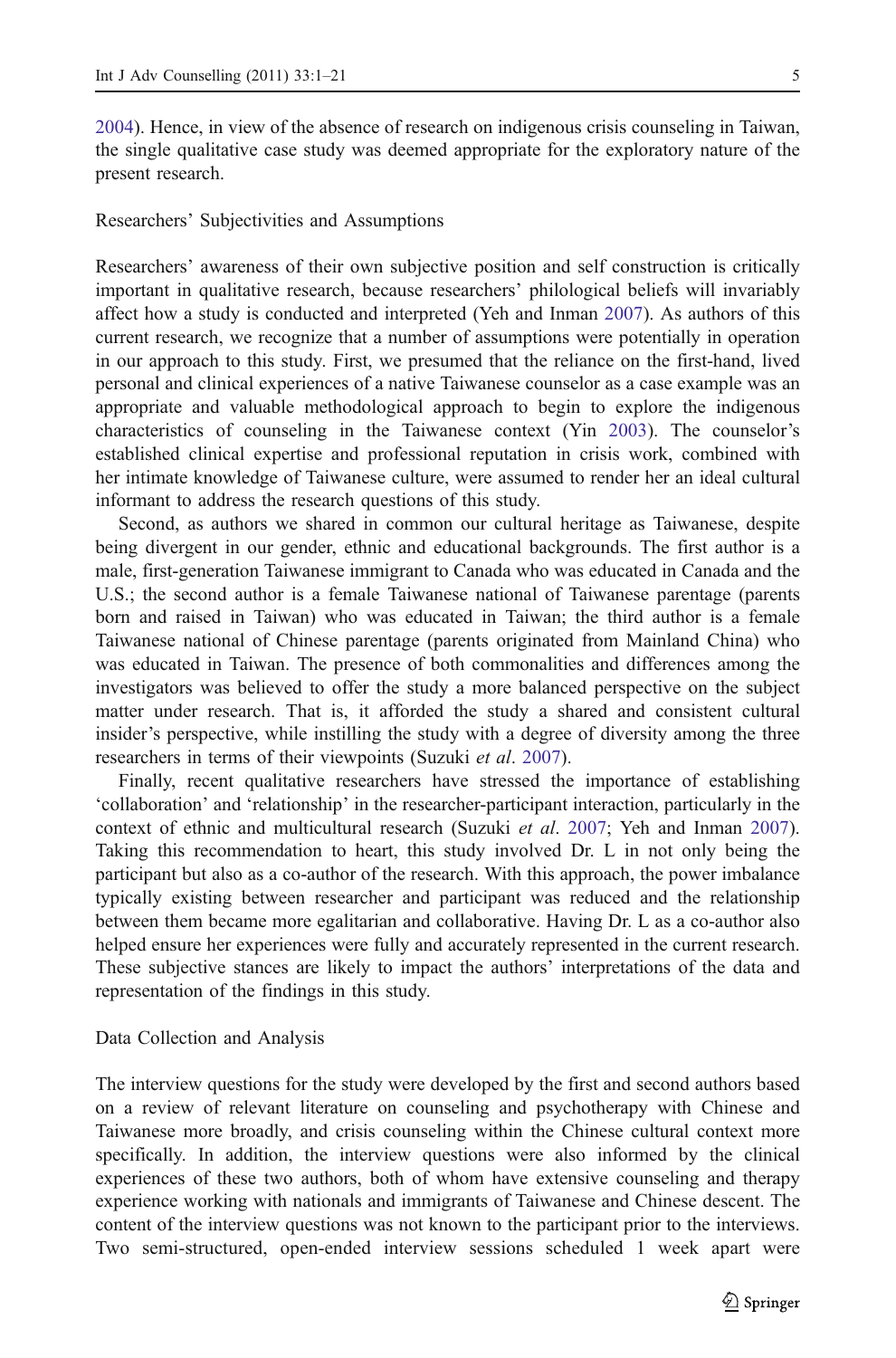conducted with the participant by the first and second authors at the second author's office at her university. The interview protocol included both structured questions and unstructured follow-up probes. Each interview lasted approximately 2 h.

Prior to the first interview, the participant was requested by the first two authors to recall a therapy case that she believed could epitomize and exemplify indigenous concepts and approaches in crisis counseling with Taiwanese clients, based on her own cumulative clinical experiences. During the actual interviews, the participant was asked to recount the context, the process, and the approaches she employed to engage this particular therapy case in relation to the interview questions presented. She was encouraged to account in detail her counseling interaction with the clients in a temporal order, beginning with initial engagement with the clients and then followed by development of the crisis counseling process over time. The participant also was encouraged to offer her analysis and interpretation of critical incidences occurring during the intervention process. The content of the interviews was tape-recorded and then transcribed by an independent professional transcriber into Mandarin Chinese. In an effort to preserve objectivity and to avoid coding bias on the part of the third author, who was also the participant of this study, she was not involved in the construction of the interview questions nor the data coding and analysis process as described below.

In analyzing the interview transcript, we followed the analytic procedure for the 'open coding' method stipulated by Strauss and Corbin [\(1998\)](#page-21-0). This approach involves the following steps: a) microanalysis; b) naming or labeling concepts; c) defining categories; and d) developing categories in terms of properties and dimensions. Thus, the first and the second authors of this study initially read the Chinese verbatim transcripts line-by-line several times. The two analysts independently identified salient concepts related to key ideas, incidences, phrases, and/or sentences in the transcripts. These concepts were then given brief descriptors or names. Key concepts with similar meanings and properties that emerged in the previous steps were then grouped into a single 'category' and assigned a label. The categories represented salient 'cultural themes' considered by the analysts to be meaningful in capturing the distinctive indigenous and cultural aspects of the participant's crisis work with the Chen family (See Table [1](#page-8-0) for examples).

Following the principles of member checking (Strauss and Corbin [1998;](#page-21-0) Yeh and Inman [2007\)](#page-21-0), the emergent 'themes' or 'categories' and the corresponding interpretations were submitted to the participant for an accuracy check. Her input was then incorporated into the final synthesis of the findings. The cultural themes and corresponding Chinese verbatim elements were carefully translated into English by the first author. The translated material was subsequently submitted to the second author for a thorough review and cross-checking for accuracy between the original Chinese and the translated English versions. At the final step, the participant verified the accuracy of the translation and then, as a co-author, the authenticity in the reporting of the findings during the writing phase.

Description of the Counselor Participant (the Case) and the Clients (the Context)

The participant in the present study was Dr. L, a 50-year-old female counseling psychologist who is native to Taiwan. She is a Mandarin- and Taiwanese-speaking psychologist who has had over 20 years of clinical experience specializing in crisis work with trauma survivors of natural disasters (e.g., earthquakes), accidents and crime in Taiwan. Dr. L described her counseling orientation to be eclectic with an affinity towards psychodrama and multicultural/cross-cultural theories.

In the study, Dr. L personally identified and selected an exemplary case that she believed to be illustrative of the complexity of conducting indigenous crisis counseling in Taiwan, as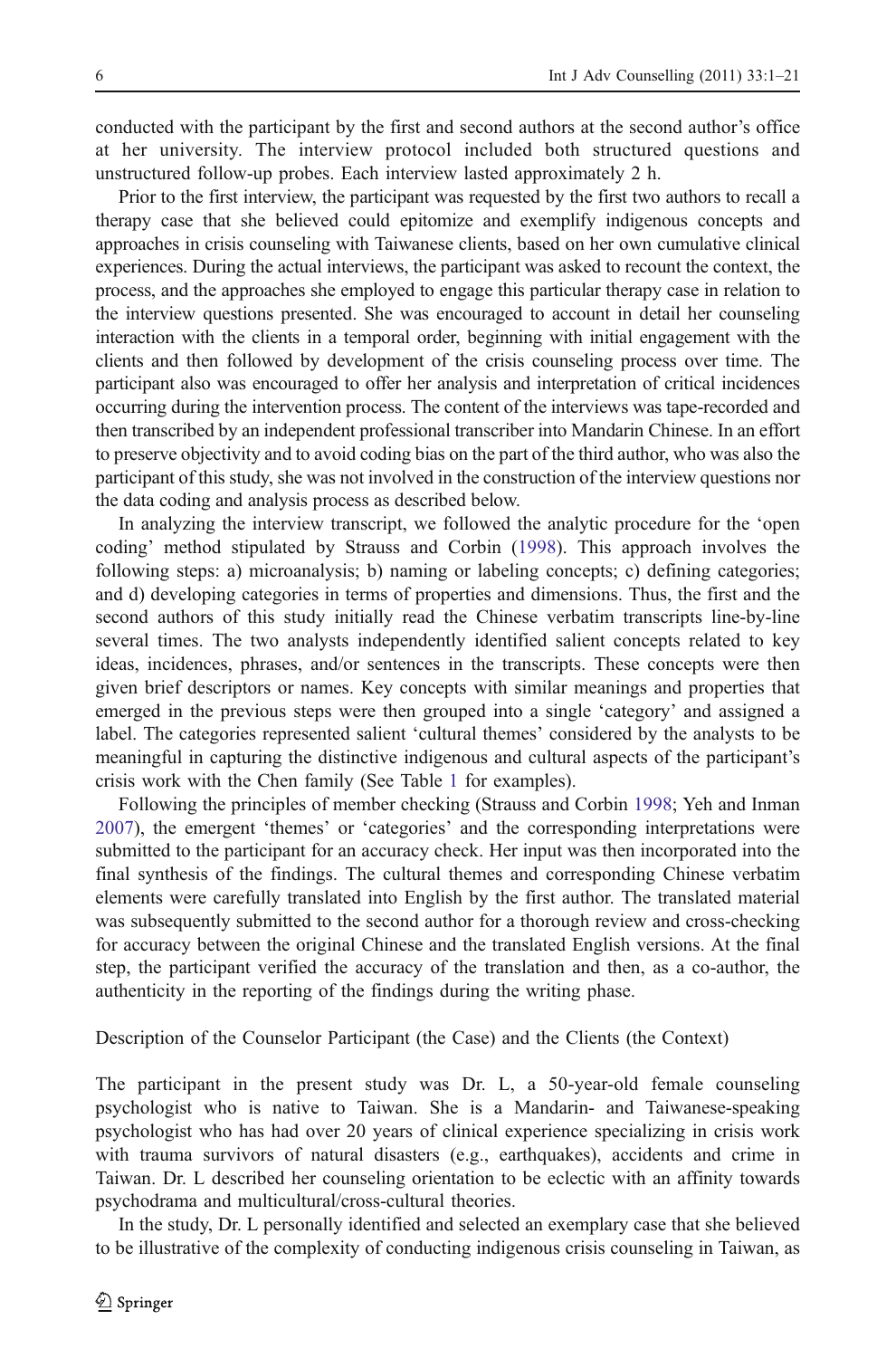well as being likely to be helpful in capturing and crystallizing her cumulative clinical experiences in this area. The case was selected by Dr. L because of: a) the involvement of multiple social systems (i.e., the nuclear and the extended families, the referring community and government agencies, and the counselor); b) the highly acute and stigmatizing nature of the identified crisis due to suicidal death; and c) the representativeness of the case in reflecting indigenous beliefs and practices in Taiwan.

The Chen family was referred to Dr. L by a regional community mental health agency in Taipei following the suicidal death of the 50-year-old husband/father, Mr. Chen. The referral was made by the government ministry in which the deceased was employed at the time of the incident. The deceased was a high-ranking civil servant at this government organization. Reportedly, Mr. Chen's suicide was precipitated by chronic depression, persistent work stress, and significant changes occurring at his workplace.

The surviving family consisted of Mrs. Chen, the 45-year-old wife of the deceased, and her three daughters, aged 15, 18, and 20, and a son, aged 7. The role of the son was significant because the birth of the boy (following the birth of the three daughters) was a result of strong family pressures being placed on Mrs. Chen to conceive a male child in order to 'pass on the family name'.

Following the death of her husband, Mrs. Chen faced not only the shame, stigma and loss associated with her husband's suicide, but also her parents-in-law's finger pointing and blame. The pressure of intense grief coupled with the accusations against Mrs. Chen led to a rapid deterioration of her physical and psychological condition. The community mental health center was asked to intervene.

At the outset, Mrs. Chen was highly suspicious and refused any outside assistance, including crisis counseling. It was only after repeated persuasions that Mrs. Chen and the family agreed to a preliminary phone screening by a social worker. Subsequently, Dr. L was recommended and introduced to the family. Dr. L engaged the Chens in twice-weekly crisis counseling for six sessions at the family's home, followed by individual and family grief counseling at Dr. L's office.

#### **Results**

Following the analytical procedure described previously, five conspicuous cultural themes were identified. The themes were: a) significance of counselor's authority and expertness; b) primacy of client-counselor rapport and relationship; c) centrality of collective familism; d) observance of indigenous grief response and process; and e) adherence to face-saving communication and interpersonal patterns. An overview of these themes along with their corresponding cultural beliefs and issues and counseling interventions are presented in Table [1.](#page-8-0) We describe and illustrate each of these themes in the following sections.

Theme One: Significance of Counselor's Authority and Expertness

Under this theme, the participant's responses revealed that the client-counselor relationship was essentially maintained by the hierarchy of Taiwanese social interaction and by the power assigned to expert professionals. First, being mindful of the collective orientation of Taiwanese people, a 'tag-team' approach between the counselor and the social workers from the referring agency was adopted by design. That is, both of these mental health professional units supported each other's efforts in a strategic and calculated manner to promote counseling engagement with the clients. This arrangement also set up the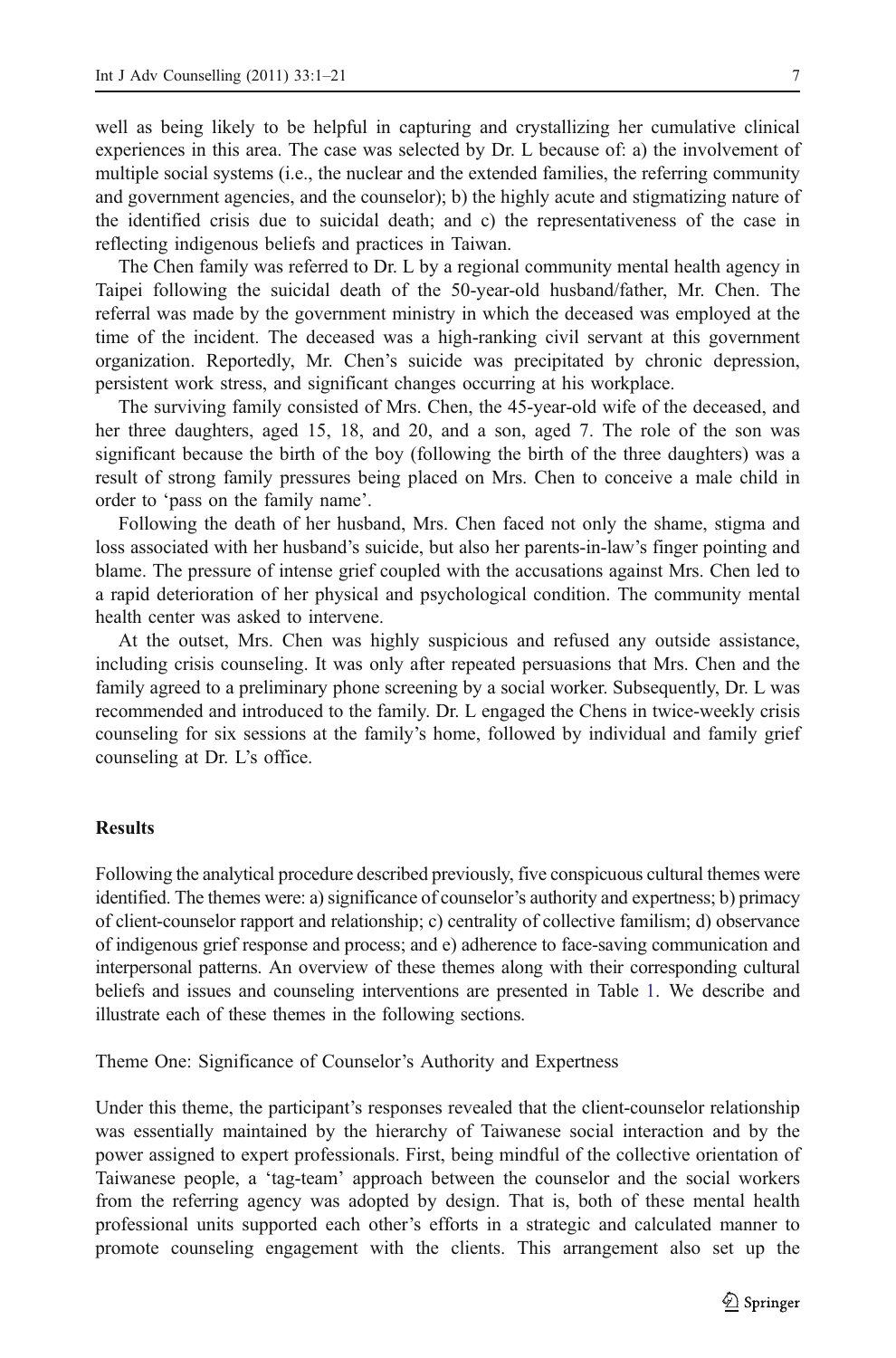| Cultural theme                                                         | Underlying beliefs/issues                                                                       | Counseling interventions                                                                                                                                            |
|------------------------------------------------------------------------|-------------------------------------------------------------------------------------------------|---------------------------------------------------------------------------------------------------------------------------------------------------------------------|
| authority & expertness.                                                | Significance of counselor's Hierarchy characteristics of<br>Taiwanese/Chinese society.          | A progressive 'tag-team' approach<br>contacting $&$ screening the Chens initially<br>through a social worker.                                                       |
|                                                                        | Reverence ascribed to high-status<br>authority (e.g., professionals &<br>academic scholars).    | Dr. L highlighted her position as a university<br>professor during the introduction.                                                                                |
|                                                                        | Demand for concrete & tangible<br>helping through counseling.                                   | Coaching & psychoeducation were used<br>swiftly & early with clients, with positive<br>results, to convey the usefulness<br>of counseling.                          |
| Primacy of client-counselor<br>rapport & relationship.                 | Unfamiliarity with standard<br>counseling approach<br>(e.g., structured, in-office services).   | Dr. L broke superstition and conducted<br>counseling at the clients' home to convey<br>her genuineness to 'join' the family.                                        |
|                                                                        | Superstition of bad luck in<br>interacting with family members<br>of the deceased.              |                                                                                                                                                                     |
|                                                                        | Expectation of confidentiality $\&$<br>impartiality over helping relationship.                  | Dr. L actively clarified her role & asserted<br>her neutrality to safeguard the client-<br>counselor relationship.                                                  |
|                                                                        | Client-counselor cultural congruence.                                                           | An intentional effort was made by Dr. L to<br>'match' clients in language & customs.                                                                                |
|                                                                        | Personalized empathy & understanding<br>of clients' experiences.                                | Dr. L's self disclosure of her own grief<br>experience served to enhance the<br>counseling relationship with the Chens.                                             |
| Centrality of collective<br>familism.                                  | Collectivism & familism as two core<br>Taiwanese/Chinese values.                                | A family system approach to crisis work<br>was adopted.                                                                                                             |
|                                                                        |                                                                                                 | Patriarchy (male-focused) & filial piety. Placing initial focus on helping the youngest<br>son served to motivate & engage the entire<br>family in the crisis work. |
|                                                                        | health or psychological help.                                                                   | Shame & humiliation in seeking mental Each family member was empowered by<br>being assigned roles $\&$ responsibilities<br>in the counseling process.               |
| Observance of indigenous<br>grief response & process.                  | Social & emotional isolation of the<br>grieving family during mourning<br>due to superstitions. | Prompt & timely crisis interventions were<br>stressed following traumas.                                                                                            |
|                                                                        | Taiwanese burial & funeral as<br>time-specific and limited processes<br>(e.g., 49 days).        |                                                                                                                                                                     |
|                                                                        | Shame & stigma of suicide.                                                                      | A heightened vigilance & sensitivity                                                                                                                                |
|                                                                        | Proscriptions against open mourning<br>for the dead.                                            | exercised to attend to the clients'<br>restraints & avoidance of grief during<br>crisis work.                                                                       |
|                                                                        | Customary grieving responses<br>through 'doing' as opposed<br>to 'feeling'.                     | Dr. L facilitated the youngest son to express<br>his grief reactions through making an<br>offering to the father with play dough.                                   |
| Adherence to face-saving<br>communication &<br>interpersonal patterns. | Indirectness & deference as a<br>means of saving 'face' ('mainzi').                             | Dr. L enlisted Mrs. Chen $\&$ her daughters as<br>'helpers' for the son to subtly introduce<br>them into the crisis counseling.                                     |
|                                                                        | Communication through<br>implicitness & deference.                                              | Dr. L functioned as a 'mediator' for family<br>members during their conflicts through<br>reframing & normalization.                                                 |
|                                                                        | Face saving to preserve social<br>relationship ('kuansei') & harmony.                           | Efforts were made to de-stigmatize and<br>de-pathologize clients' experiences to<br>offset their social & personal shame.                                           |

<span id="page-8-0"></span>Table 1 Summary of the narrative interview data: cultural themes, beliefs/issues, & interventions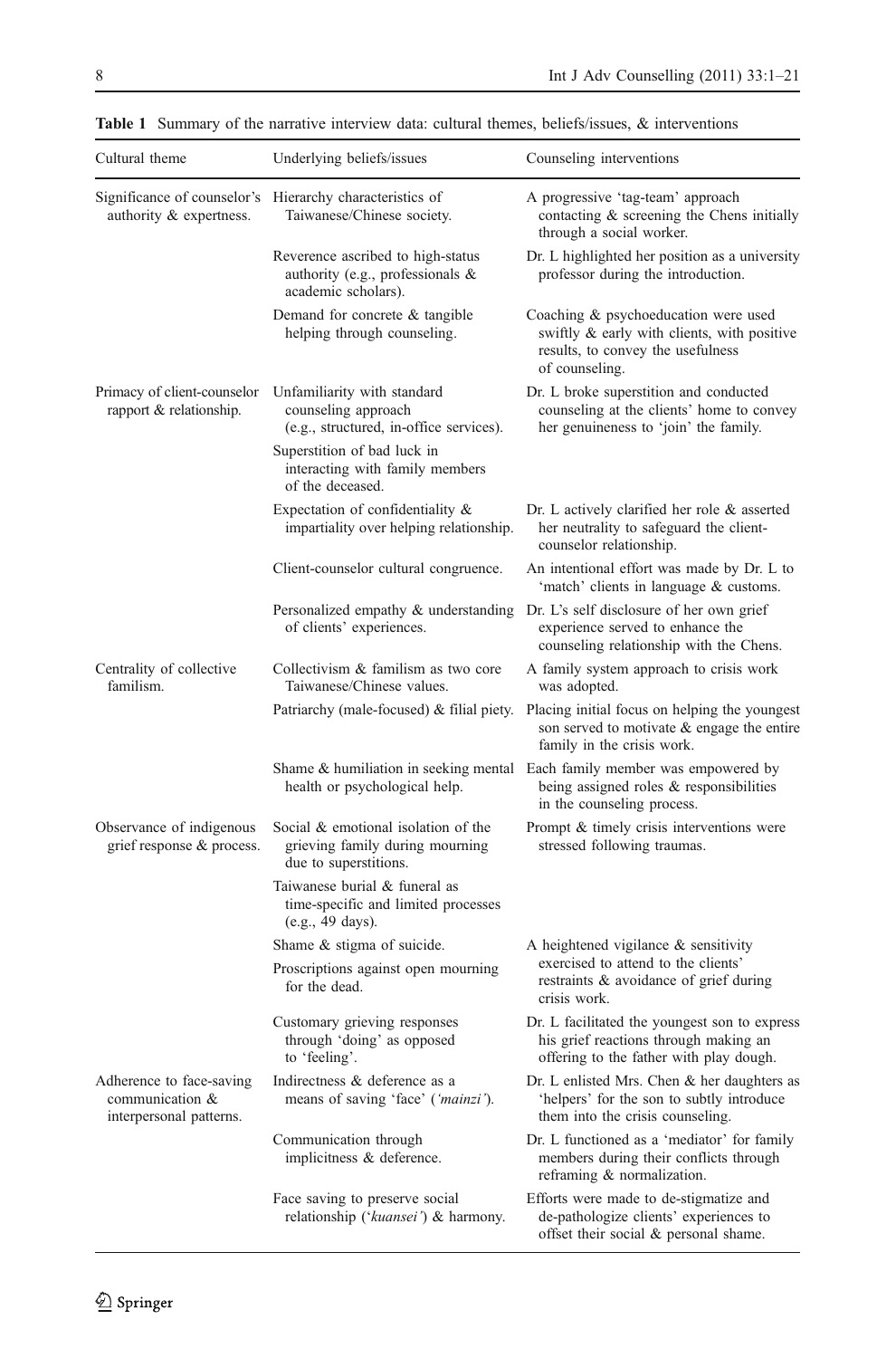counselor's professional status and seniority as the leader of the team in the eyes of the clients. The participant explained:

It is advantageous to work with a team approach, in order to share the responsibility and the authority… Everyone takes up a different position and uses different strategies. Should one person fail, others can take over and intervene during the [counseling] *process*.

For this purpose, the participant described making the initial contact with the Chen family through a well-coached social worker, who acted as a scout and/or an intermediary in reaching the family. The social worker was instructed to conduct a brief phone screening with the family. It was only then that the participant was introduced by the social worker to the Chen family as a team leader and a professional expert (i.e., a 'doctor') in crisis work. This sequential approach strategically set the stage for the counselor's eventual engagement with the clients and heightened the counselor's prominence.

Second, a calculated effort was made on the part of the counselor to accentuate her experience, expertise and authority during her initial self-introduction (i.e., 'Doctor L' or 'Professor L') to the Chen family during the first session. The participant explained:

Maintaining a professional image is highly important in conducting crisis counseling [in Taiwan]. One needs to effectively utilize her role as an authority figure and an expert. I intentionally presented my title as a professor to 'engage' and not to show off to the clients. I must exercise the credibility the [Taiwanese] society has afforded professionals. After all, one needs to be respected and esteemed by clients in order to offer any crisis interventions. Therefore, these factors are interwoven in our culture. Focusing on one and neglecting the other is destined to fail.

Third, beyond the perception of authority and expertness, the participant further underscored the importance of reinforcing such an appearance by providing the family with substantiating evidence of counseling effectiveness with Taiwanese clients. Here Dr. L described the common helping-seeking attitudes among Taiwanese people.

Our culture sets us up for certain expectations [of counseling]. We [counselors] must demonstrate effectiveness. Without it clients would not be bothered with us. Because this [counseling] is Western stuff. See, going to a fortuneteller is so much faster. Fortunetelling gives me the answer right way, then everything is OK—there's the result. But counseling takes forever, right? If I don't see immediate results [from counseling], I am not going to stick around. So to a certain extent, I must come up with some evidence of progress and helpfulness for them [the clients] to see. That's how I back up my credibility!

To uphold the image of an expert, the participant further described the use of concrete intervention strategies, such as psychoeducation or 'coaching', in bringing quick emotional relief and empowerment to the distressed family members.

Coaching is a critical component of processing clients' crises. Without effective coaching, clients won't be able to get over their crises…. Of course, we prepare them ahead of time in anticipation [of the funeral]. It's better for us to be advised and to anticipate things in advance than being caught by surprises and unawareness. ….. That's why I inform the clients before executing every new intervention. I tell them what they can expect next in the counseling process, so all of them can be prepared.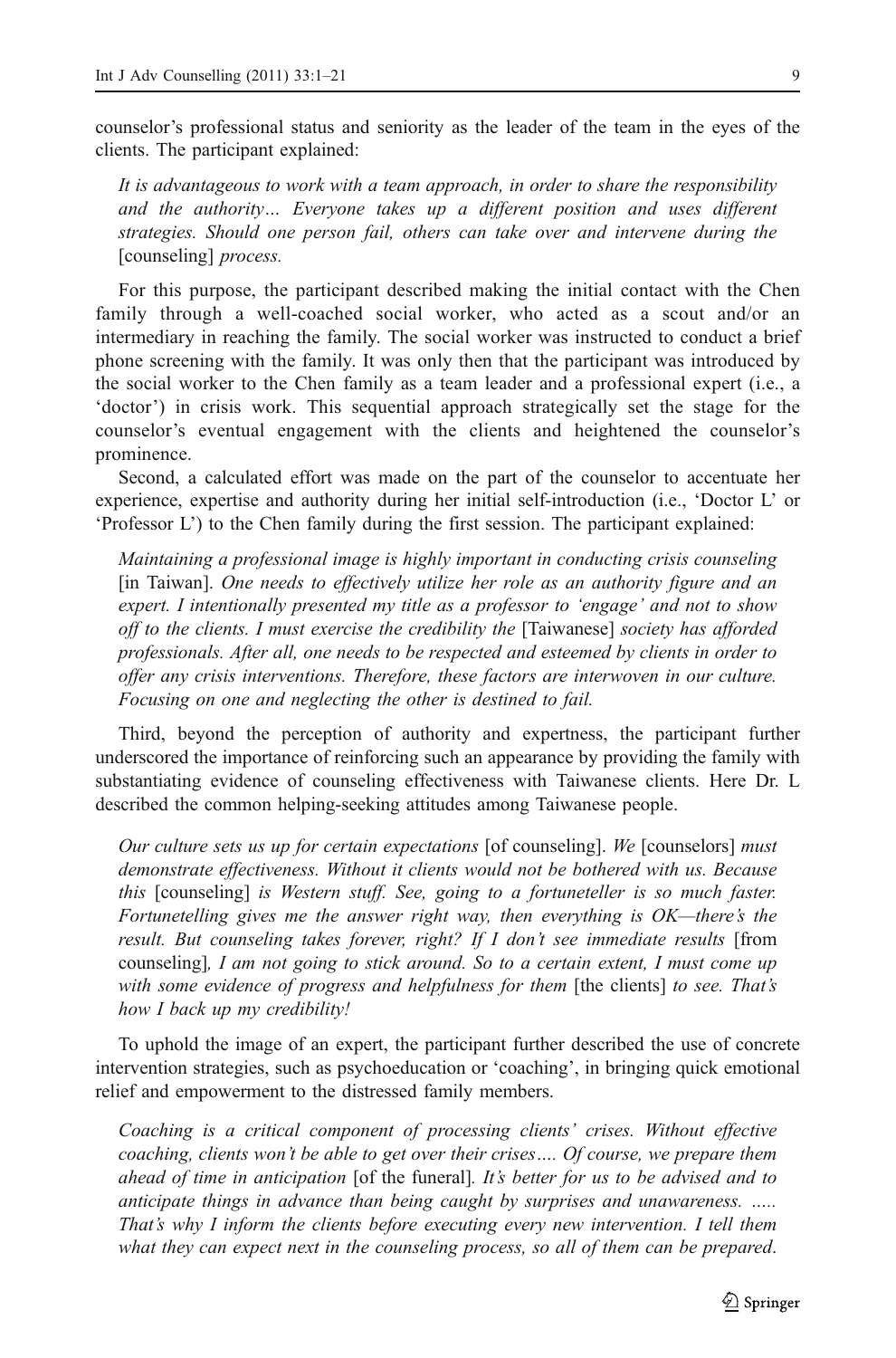Dr. L regarded this direct, solution-focused and didactic intervention to be appropriate and effective in addressing and inoculating the family against the many unspoken anxieties and apprehensions leading up to the funeral and the burial rituals. The helpfulness of this psychoeducation intervention experienced by the clients further affirmed the counselor's knowledge and expertness. Further to this point, the participant commented that the combined qualities of 'authority' and 'humility' are paramount attributes that coincide with the Chinese ideal characteristics of a 'benevolent healer'.

Theme Two: Primacy of Client-counselor Rapport and Relationship

Another salient theme from the participant's narrative centered around the counselor's intimate cultural knowledge of Chinese relationships or 'kwuen sei' and of its implications in establishing the client-counselor bond.

As the saying goes: 'Having relationship [kwuen sei] ensures problem free.' Hence, one [as a counselor] must place 'relationship building' before 'professionalism'. No matter how accurate a counselor's assessment might be, without a good rapport [with clients], nothing counts! Similarly, once the [client-counselor] relationship is damaged, it would be incredibly difficult to rebuild.

This excerpt highlights the pivotal role of client-counselor 'kwuen sei' or relationship when working with a family. Given that a favorable relationship with clients supersedes a counselor's counseling skills and abilities, as indicated in this quote, Dr. L's initial crisis work concentrated on transforming her role from being an 'outsider' to an 'insider' with the clients very early on in the therapy process. There were at least four ways through which the participant endeavored to consolidate her therapeutic alliance with the clients.

First, Dr. L conveyed her genuine commitment to work with Mrs. Chen and her children by being accommodating and flexible in working with them. As an example, the counselor offered her services at the home of the family through a proactive 'outreach' effort. The counselor's unexpected willingness and openness to meet and to 'join' the family via a home visit was deeply appreciated by the family. This was particularly significant given strong cultural superstitions against doing so.

We Chinese have a taboo. When a person visits the home of a deceased, by custom, upon returning to one's home, one must take a bath, etc. [to get rid of evil spirits and bad luck]....The client said: 'We are having a funeral and have a morgue in our house, do you [counselor] dare to come and visit?'... In fact, this is the most opportune time for a counselor to engage a grieving family, because that willingness to enter the clients' home at this critical juncture would demonstrate to the clients that she truly cares about them... I said, of course I am willing, because I know if I don't seize the opportunity I might lose it once and for all.

Second, to safeguard a secure and trusting client-counselor bond with Taiwanese clients, the participant further stressed her professional neutrality and confidentiality. The participant's experience led her to anticipate beforehand the potential conflicts of interest and boundary issues among those who would be involved in the case (e.g., the referring government agency, the social workers, etc.). She clarified this complex web of 'kwuen sei' or relationships with the family.

This is because Chinese people do not have a clear sense of [interpersonal] boundaries. If you don't define your boundary at the outset, eventually you would find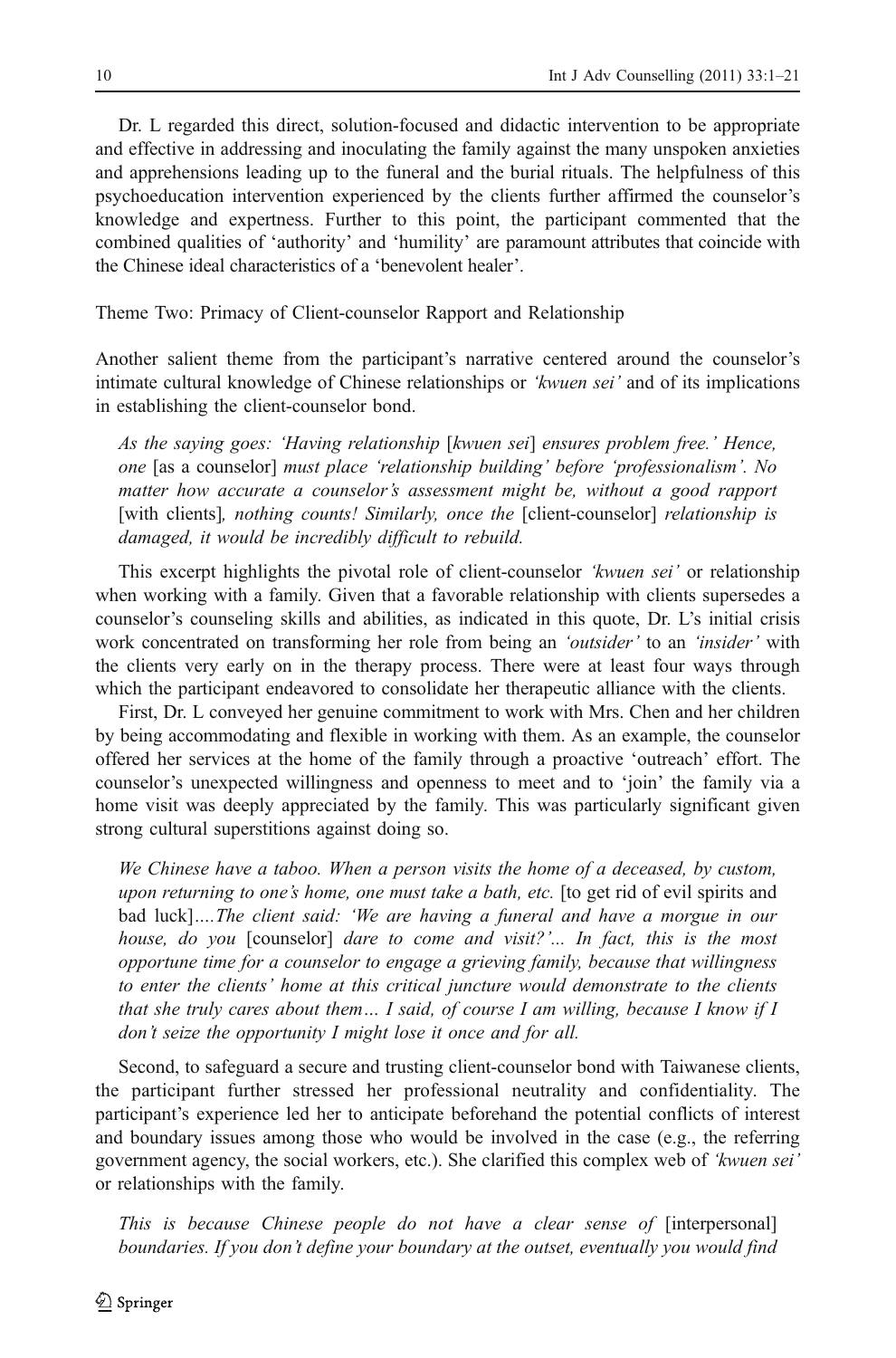yourself completely controlled by others…The reason your role [as a counselor] is accepted by the clients is your objectivity, neutrality, and position as a professional third-person, on the one hand… and your ability to become part of the clients' family on the other hand. A very intriguing phenomenon! Your being 'close' and yet somewhat 'removed' from them maximizes their acceptance of you.

Thirdly, the participant cemented her rapport with the Chens by aligning herself with their worldview and practices through the process of 'matching':

I tried to adopt their language, customs, and habits when working with them. This was to show my respect for them—not expecting them to make adjustment for my sake. Instead, it was me entering into their system and context, and [it was important] for me to respect their things…Upon engaging the clients at their home, I worked collaboratively with them and made sure I didn't appear intrusive….. After all, seating down and talking [about problems] is awkward for Chinese people. How I needed to join them at where they were, not them accommodating me, was the key!

Finally, the client-counselor bond was further strengthened by the participant's spontaneous and candid self-disclosure of her own past traumatic grief.

My younger sister died of a tragic accident. So I understand very well the impact an abrupt accident can bear on an individual. As I was sharing my own experience, they [the clients] were deeply touched. Then, they all wept because they could fully identify with everything I said. To them, no one has ever spoken to them about these issues until now.

Such a personal revelation by the counselor resonated with the unspoken sentiments of the bereaved family, and communicated to the clients the counselor's deep empathy and genuine understanding of their experiences.

[Chinese]…have the tendency to catastrophize and personalize their problems….. If you have never had a similar misfortune, no matter how good you empathize [with the clients], you would not be easily believed….. Chinese believe strongly that: 'Oh, you've been through it, you must truly understand.'…. The counselor's personal sharing and selfdisclosure, knowing how to 'match' clients' experiences, become very important.

Theme Three: Centrality of Collective Familism

Evidence of strong Chinese collectivistic and family values was also noticeable throughout the participant's narrative. Dr. L indicated that therapeutic attention to the Chinese collective and familial principles is integral to successful crisis counseling with Taiwanese families. First, the participant described the tight interconnectedness among members of a traditional Taiwanese family and the implications for counseling.

In our culture, we hold 'family', not 'individual', as the basic unit—we are collectivists. We don't have 'individual'. 'I' or 'me' is just a part of the larger family process. Therefore, when you help a person to become strong [independent of his family system], that might lead to an even bigger problem. Because others [in the family] might not accept him. So my expectation in working with a [Taiwanese] family is not to focus on the adjustment of a single individual… because in our culture, family members are closely interconnected. Instead, [a counselor should] strive for shared goals and benefits for the entire family.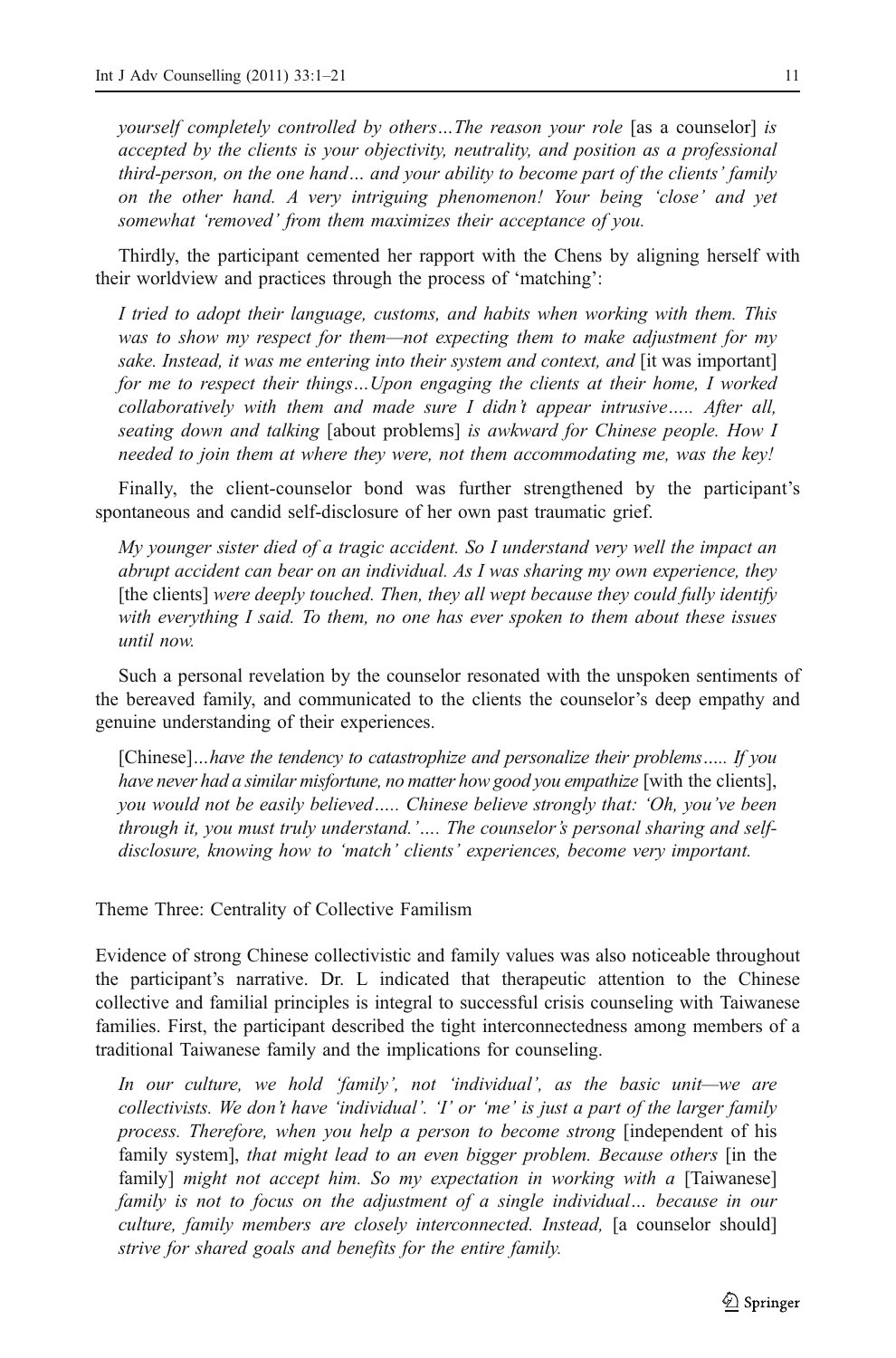The Chinese patriarchy norm that overlays collective familism in Taiwan propelled the counselor to organize her interventions around this male-dominant social hierarchy. This patriarchal tradition dictates that male children are valued most highly in a family because of their birthright to 'bear the family name'.

I enter into a family based on the element considered most important to the family. Within a [Taiwanese] family system, children are what adults care about the most.... said to the mother: 'I am very concerned about your son. I hope that all the daughters and you can be present when I meet and work with your son. I would like to discuss and consult with you all about the boy's situation. You can help introduce me to your son.'

Based on this pretext of her concern over the 7-year-old son, the participant was able to motivate and involve the entire Chen family in the counseling process. This appeal by the counselor for Mrs. Chen and her daughters' assistance resulted in an incidental benefit of empowering them by soliciting their contributions in this crisis intervention process.

Chinese hold a strong stigma for being the recipient of help. Individuals don't like to be viewed as weaklings who possess problems. Instead, individual family members are willing to make sacrifices for other members' sake at any cost…. So I wanted to empower this family by highlighting the contributions they could make to the others in the family. Once everyone was assigned a responsibility, then no one felt that they were being singled out as having problems. Instead, they felt that they received an important assignment for assisting their brother or son…. They did not see themselves as useless, as they could actually do something [for the family] during this process.

By affirming and collaborating with all family members, the participant effectively removed Mrs. Chen's initial suspicion, resistance and shame associated with receiving help from an outsider. Instead, the family members were drawn closer together by a shared goal of supporting their vulnerable son/brother—an altruistic action highly consistent with Chinese familism.

Based on my invitation of the family to see them together, I was able to observe the family interactions, and how the family members dealt with the death collectively. I first worked with the son, and then afterward with the boy's sisters and mother. The actual focus was not on the boy, but on the mother-daughter and the sibling relationships, with an aim to establish a family relational pattern that would facilitate a greater harmony and enable them to be united in facing their common concerns.

Theme Four: Observance of Indigenous Grief Response and Process

The incorporation of knowledge of indigenous grieving rituals, practices and taboos in Taiwan into the therapy process represents yet another key theme based on the counselor's report. Dr. L identified three crucial elements pertaining to this aspect of cultural knowledge: a) the typical timing and duration of mourning; b) the customary beliefs and the taboos related to bereavement; and c) the expected grief responses. First, the participant described the immediacy and the necessity for a quick crisis response following the traumatic event.

Regardless of whether we are engaging in grief, trauma, or crisis work, the most agonizing period [for clients] is the initial moment [following the triggering event].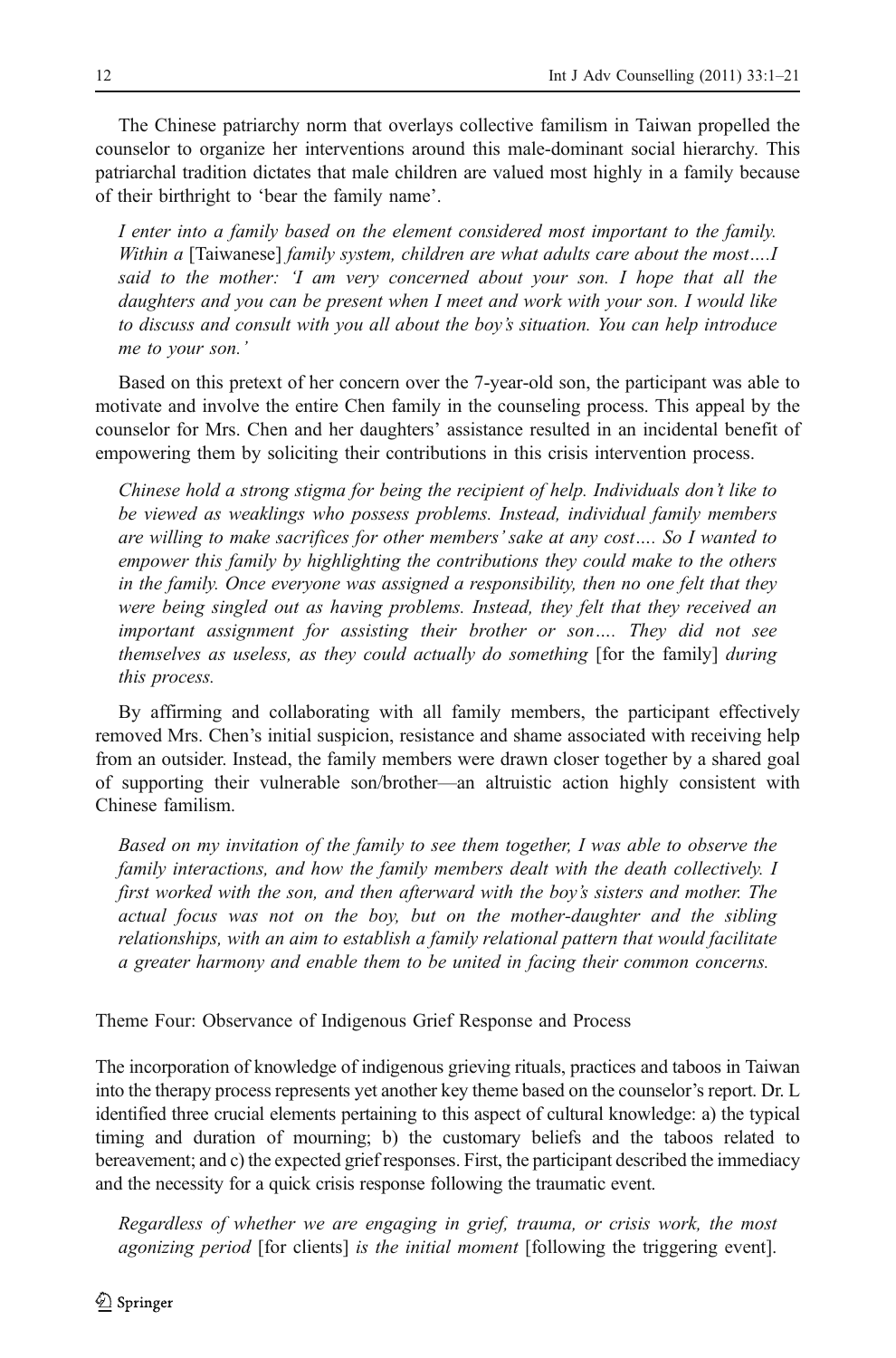That's because you could not handle it. You are struck with overwhelming emotions. You have the most difficulty. I operate with the concept of debriefing. I try to connect with clients immediately and to intervene at the earliest possible time.

The urgency to involve bereaving clients in crisis and grief work is further heightened by the time-limited nature of burial and funeral practices in Taiwan.

In Taiwanese culture, the entire mourning process appears to conclude with the ending of the funeral ritual. …All the helping relatives and family would disappear then…Nowadays, the funeral ritual is brief; some only last 49 days. That is, once the funeral is over, no one talks about it anymore, as if nothing has ever happened.

Second, the counselor's cautious observance of the clients' indigenous grief responses was demonstrated through her acknowledgement of the cultural disdain and shame associated with suicide specifically, and with death and the deceased more generally.

Even if people are angry over his [the deceased's] suicide, Chinese would still confer the utmost respect to the dead….In our culture we dare not to talk about those who had passed away, because he might come back to seek you out. Plus, when you keep complaining about the dead person, you are really not letting him 'depart in peace'. The guy is dead, cut him some slack—that's our culture….. As important as our family is, the paradox is that within the family we absolutely don't talk about this subject [bereavement over the dead] … because we don't know how to talk about it.

In view of these cultural sanctions against any public display of bereavement and emotions, the participant illustrated the use of action or 'doing' as a way of coping with grief among Chinese.

Chinese are accustomed to keep 'doing' and not staying with the emotions [of grief]. It is through continuous 'doing' that one comes to remit oneself from the feelings of guilt and anxiety. This is actually very consistent with the expectations of our culture. Family members often keep busy by preparing the ceremonial money and lilies to offer the deceased in honor of the person. Relatives will offer to cook and clean for the bereaving family as a way to show their sympathy. So we are constantly 'doing'. You hardly ever see people gathering around to share [about their grief].

An example of working with this behaviorally-oriented grief response via art work was described by Dr. L as she attempted to facilitate the 7-year-old boy's expression of his deeply-suppressed sadness over the death of his father. The intervention involved play therapy that combined the use of play dough and Taoist ancestral worship during the third session with the boy.

After that session, he brought a plate of stuff (made of play dough) and placed it at the offering table for the father, but did not say a word….He just kept weeping and weeping at the table and muttered quietly to himself. When he stopped crying, he wiped his tears and offered up burning incense, then ran back to his room. Meanwhile, the mother and the sisters witnessed the entire process and were all deeply moved by the experience….He did not know how to communicate his emotions. I used the process to bring forth his reactions. I tried to help him in resolving some 'unfinished business'. He really wanted to do it, but did not know how to. I helped him achieve that.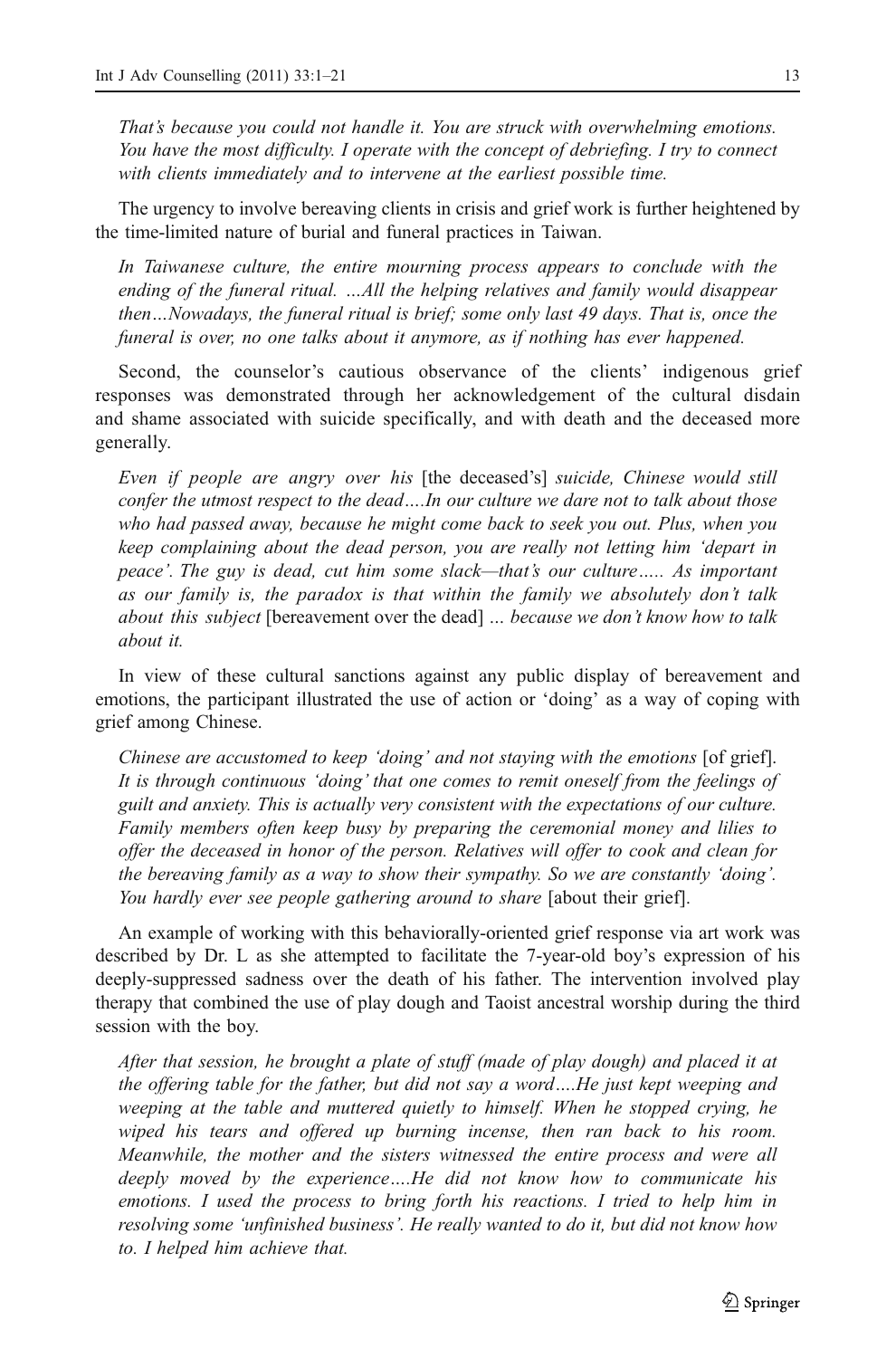#### Theme Five: Adherence to Face-saving Communication and Interpersonal Patterns

The final indigenous theme is captured by the alignment or assimilation of counseling practices to the Chinese norms and etiquette for social communication and interaction. The participant's narrative highlighted the Chinese core concepts of 'face' ('mainzi') and 'face saving' (Chen and Davenport [2005;](#page-20-0) Kuo [2004](#page-20-0)). A number of examples were highlighted that exemplified 'face-saving' interventions at work in counseling the Chens.

First, the participant cautioned that the absence of straightforwardness, openness and assertiveness on the part of Taiwanese clients should not be misconstrued as signs of avoidance, evasiveness, or disingenuousness. Instead, social indirectness and implicitness in communication might well signify a Chinese person's expression of deference or consideration—a virtuous face-preserving act for others' sakes.

For us Chinese, we approach things with tentativeness. Even with the thing I like very much, I couldn't just go for it—we ought to appear courteous and restrained. I must show that I am keeping distance from it. Being too close to it, you risk rejection. Our culture simply prohibits too much directness. Instead, approaching it in a roundabout way [is preferred].

This implies that an acute discernment and attunement on the part of the counselor to the unexpressed needs and wishes of the clients is essential in promoting a positive clientcounselor working relationship. The therapeutic use of indirectness was also evident in the participant's initial approach to engage the reluctant mother, Mrs. Chen. The counselor pitched the initial interventions with a focus on her 7-year-old son while working indirectly with the mother.

'Yes, I hope you [the mother] can help me out. My assessment of your son is going to rely on your day-to-day interaction with him. I wish to teach you ways to observe your son because you have the best knowledge of him. When you really need me just let me know. I will offer advice to you as to what to do'. Therefore, I hope to see and work with the whole family'…. Subsequently, I began every session meeting with the boy, and then worked with the boy's sisters and the mother.

By diverting the counseling focus away from Mrs. Chen, Mrs. Chen was able to save her face and to reduce the shame from needing help from a professional. This effort subsequently increased Mrs. Chen's receptiveness and confidence in the counselor's support and ensured Mrs. Chen's cooperation in the subsequent counseling process. The counselor participant also cautioned that the customary silence and avoidance surrounding bereavement in Taiwan, with the intention of maintaining social harmony, could nevertheless aggravate intrafamilial conflicts during the mourning and crisis period.

During the funeral process, no one dares to point fingers at anyone else…because all are apprehensive about each others' reactions….. You are expected to be considerate of others, and think about others. If you don't, you are seen as being immature and insensitive, and would surely be criticized. So people observe this code of conduct closely…. For example, the mother would feel that her children might not be able to bear the pressure, so she withheld information from the children. Vice versa, the children felt that the mother was already overwhelmed by sadness as it was, so they kept things from her. It ended up that no one was talking to each other.

These relational impasses led to the use of 'reframing' and 'normalizing', which are routinely exercised as face-saving strategies when working with Taiwanese and Chinese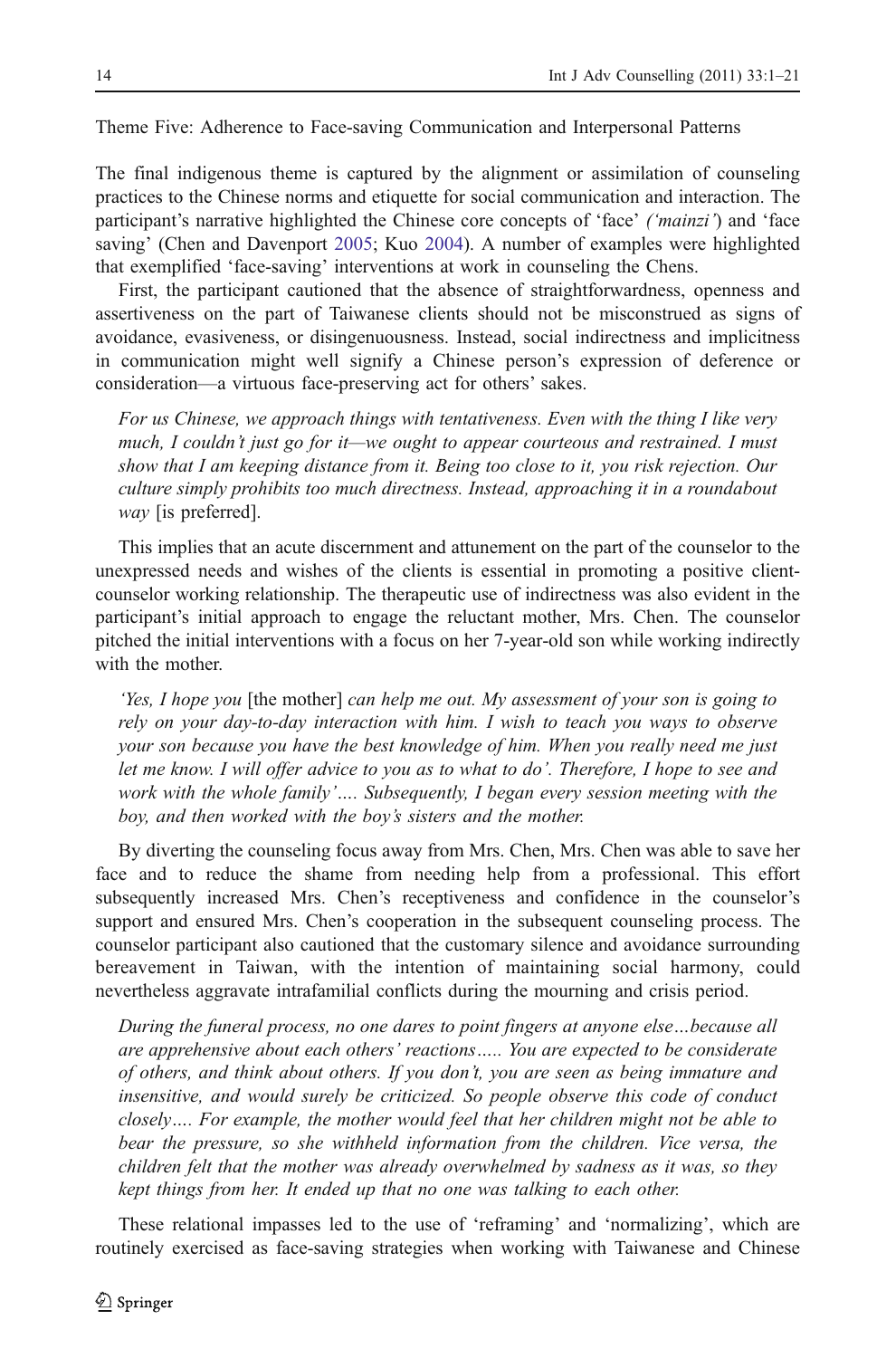clients. They serve to de-stigmatize and de-pathologize clients' traumatic grief reactions and to preserve clients' integrity. Dr. L cited an example illustrating her exercise of reframing in resolving the mother's anger over one of her teenage daughter's violation of the family curfew. The counselor said to the daughter:

'I see a very important element here. You [the daughter] knew well that mom expected you to be home early, but you struggled with many confusing feelings because you really have lost a father. You expected yourself to come home when your emotions are settled, so that you won't burden your mother further. That was what really happened to you.'

This example illustrated an intervention that bestowed 'face' upon both the mother and the daughter by focusing on their mutual underlying, positive intentions for each other, in order to resolve conflicts.

#### Discussion

The present study set out to explore, identity and explain indigenous cultural themes underpinning crisis counseling in Taiwan through the distinctive lens of an expert counselor working with a family. In response to the two research questions presented earlier, the research has generated some preliminary yet rich and notable insights into the practice of crisis interventions in the Taiwanese context. For illustrative and heuristic purposes, we summarize and present the key findings of the study in a temporal sequential order in this section. We hope to demonstrate the intersection between the five indigenous cultural themes and Dr. L's therapeutic engagement with the family across three stages of the counseling process: the Contact Stage, the Relationship-Building Stage, and the Intervention Stage. However, it should be noted that these stages are neither independent nor discrete, and the various cultural themes are interwoven across the three stages.

#### Contact Stage

At this early stage, counselors' credibility and trustworthiness as perceived by the Taiwanese clients was found to hold supreme importance during this point of initial therapy engagement. Dr. L drew heavily upon her role as an authority/expert figure and her knowledge of the cultural rituals and grief responses to actively cultivate a positive working relationship with the Chen family. These approaches find support in previous research that suggest respecting and honoring authority figures to be a central value embedded in the hierarchical Asian social structure (e.g., Hwang [2009](#page-20-0); Kuo [2004](#page-20-0)). Chen and Davenport ([2005\)](#page-20-0), for example, observed that the differential power between therapist and client is often expected by Chinese clients; this is because Chinese clients typically construe the therapist-client interaction as a doctor-patient relationship.

Dr. L's narrative offers several concrete examples illustrating how a culturally-prescribed power differential in the counselor-client relationship was capitalized for the benefit of rapport building at this early stage of crisis work. She described the effective use of: a) a team approach; b) her professional title and social status/position; c) early positive outcomes to demonstrate counseling usefulness; and d) solution-focused interventions through coaching and psychoeducation (see Table [1](#page-8-0)). Implicated in the participant's narrative is an astute acknowledgement of the intolerance of structural and relational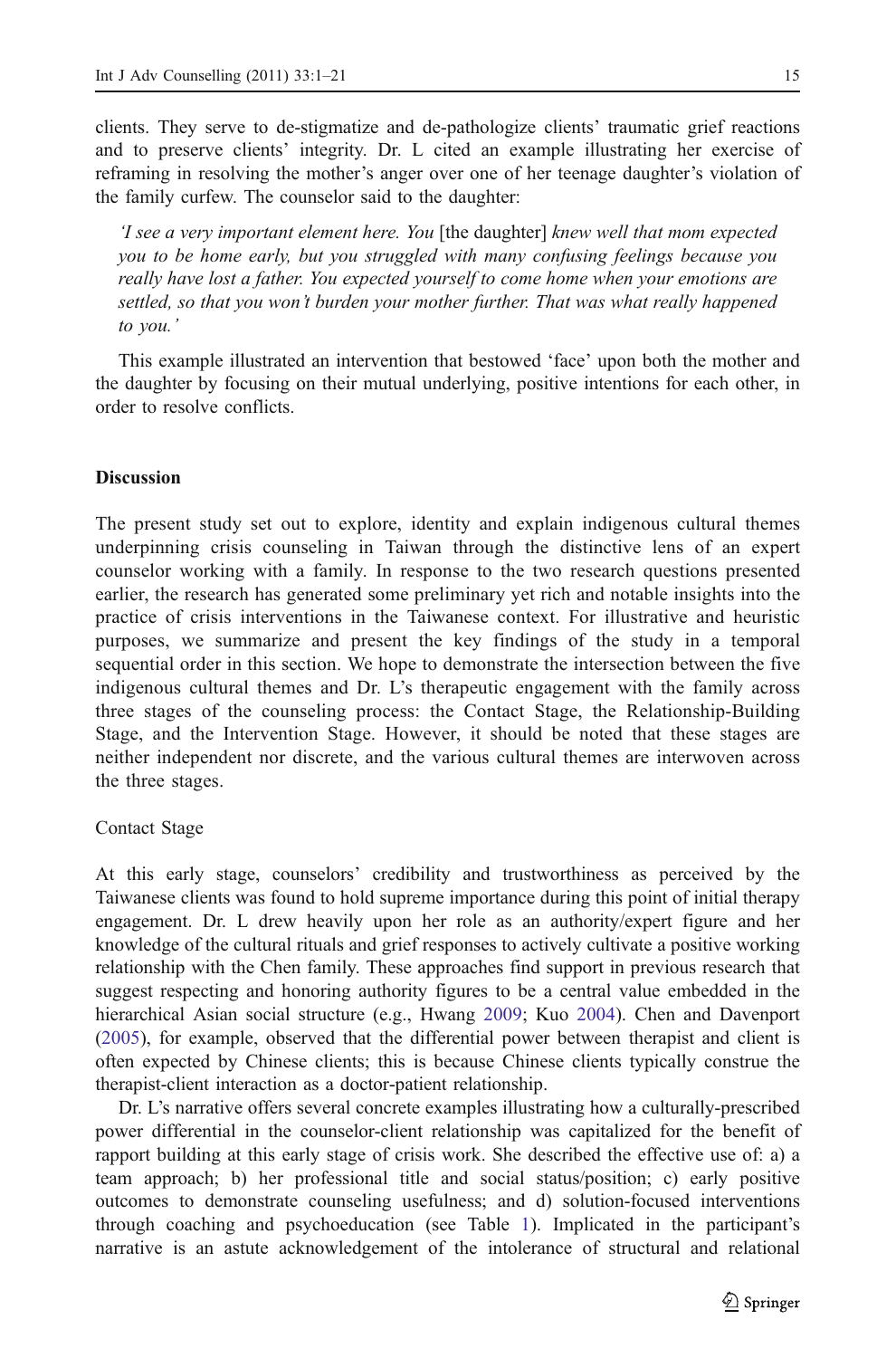ambiguity (Hwang [2006\)](#page-20-0) and a pragmatic worldview orientation (Chong and Liu [2002\)](#page-20-0) among Taiwanese and Chinese individuals.

Additionally, at this initial contact phase of crisis work, Dr. L demonstrated an intimate understanding of mourning practices in Taiwan, with respect to culturally-conditioned timing, taboos and behaviors associated with funeral rituals and grief responses. This was clearly highlighted by the fourth theme of the findings. The participant noted that the optimal entry point of intervention with bereaving Taiwanese and Chinese must take place well in advance of the conclusion of the normative funeral ritual. This observation points to the importance of bringing help (i.e., counseling) to clients in consideration of the cultural taboos, acknowledging clients' tendencies to suppress and avoid grief emotions in public and social situations, and respecting and working with clients' typical 'doing-oriented' responses to cope with bereavement and crisis (see Table [1](#page-8-0)).

These characteristics are in line with the concepts of 'self-relation coordination' (Chen [2009\)](#page-20-0) and 'self cultivation' (Hwang and Chang [2009](#page-20-0)) within Chinese social and behavioral norms. These beliefs are likely to predispose Chinese and Taiwanese individuals to negotiate one's personal goals, obligations and experiences (e.g., grief emotions) in view of the needs and perceptions of important others in social situations, such as the counselor. These attributes reflect the need for Taiwanese and Chinese to be perceived by others as self-disciplined, socially considerate and morally honorable.

#### Relationship-building Stage

During this second phase of the counseling interaction, the participant highlighted an emphasis on strengthening and deepening the newly formed client-counselor alliance with the family. The significance of interpersonal ties among Taiwanese is well captured by the Chinese concept of 'kwuen sei' (i.e., 'relationship' or 'connection')—a key notion that pervades Chinese social interactions and worldviews (Chen [2009](#page-20-0); Kuo [2004](#page-20-0)). Under a theme related to 'kwuen sei', 'Primacy of Client-counselor Rapport and Relationship', Dr. L identified the characteristics of 'authority' and 'relationship' as two essential attributes that mark an ideal 'benevolent healer' in the eyes of Taiwanese clients. This finding further reinforces a previous assertion by a Chinese counselor scholar, suggesting that when working with Chinese American families, clinicians need to suspend all treatment attempts (e.g., evaluation or intervention) until a trusting relationship is established (Lee [1997](#page-20-0)).

The effort to deepen 'kwuen sei' or a bond with the Chen family at this stage of crisis counseling was manifested through Dr. L's deliberate attempts to 'join' the clients. To this end, the counselor actively engaged in home visits with the family, clarified the clientcounselor role, matched the clients in values and behaviors and self disclosed her own grief experience at this point of the therapy process. The counselor's spontaneous self disclosure to the Chens of her own traumatic grief stood in contrast to conventional Western counseling wisdom, which strongly discourages a counselor's self-revelation of personal information. However, such a counseling maneuver finds support from the existing literature in regard to Asians; counselor's self disclosure was found to be facilitative for alliance building with Asian and Chinese clients (Hwang *et al.* [2006;](#page-20-0) Sue and Sue [2008](#page-21-0)).

It appeared that by emotionally aligning with the clients and revealing her own vulnerability, the counselor made the clients feel that they were deeply understood by their helper. This finding lends further support for Lin's ([2001a](#page-20-0)) results in an analogous study in which Taiwanese female university students were asked to rate counselors' competence through watching videotaped counseling sessions. The study found that counselors who assumed both the 'friend' and the 'professional' roles in the videotapes were perceived by the Taiwanese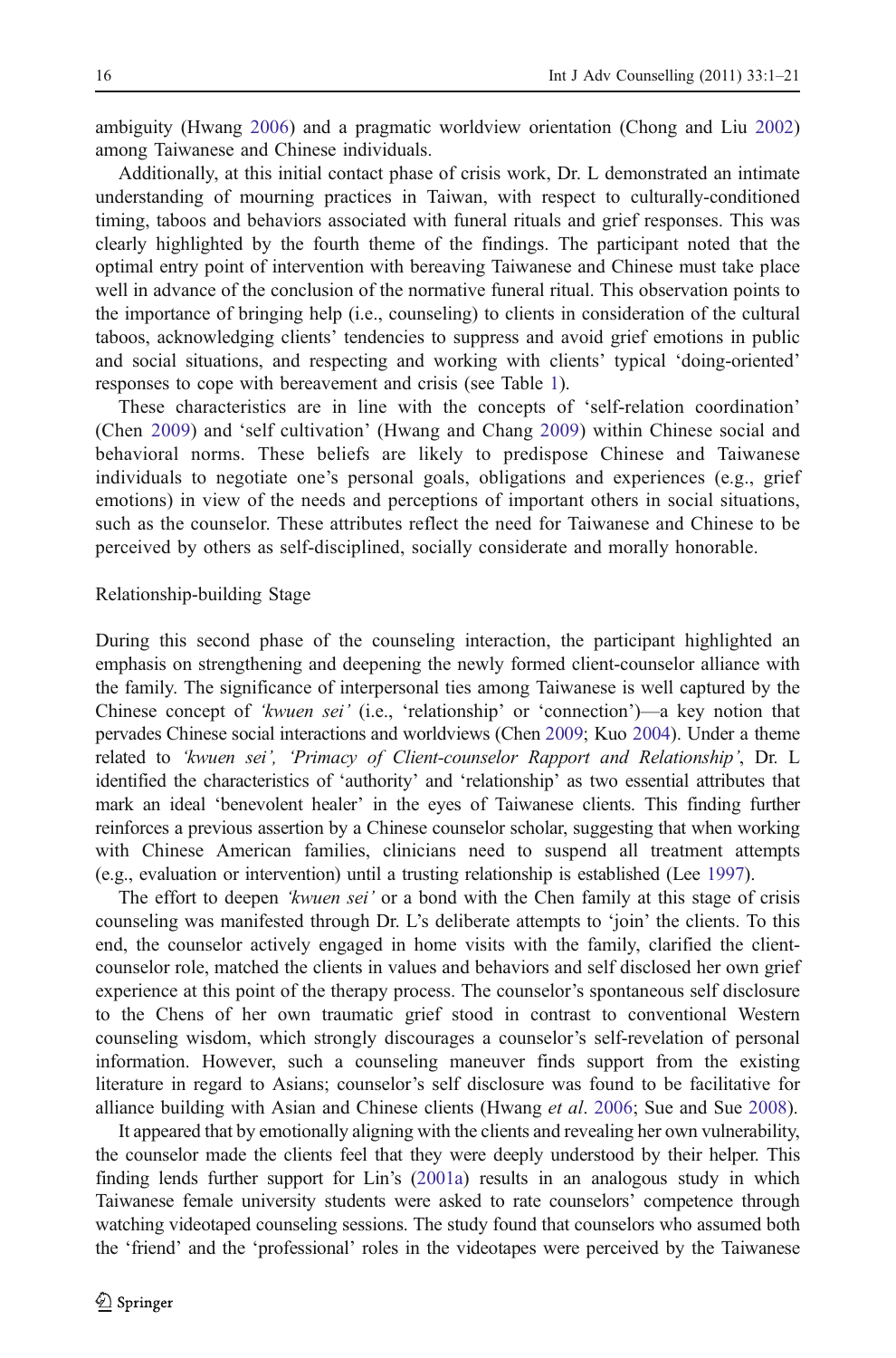participants to be more competent and effective than those assuming only one of the two roles exclusively. Therefore, on the basis of the participant's experience, it seems that at this second phase of crisis intervention counselors are well-advised to concentrate their efforts on further enhancing their trustworthiness, credibility and relationship with Taiwanese clients

#### Intervention Stage

Two significant cultural characteristics appeared to surface at this working stage of crisis counseling, involving: a) infusion of the strong values of collectivism and familism and b) conformity to the social norms of Taiwanese/Chinese communication patterns. The preeminence of the former, collective values, is highlighted in the third theme of the findings (i.e., Centrality of Collective Familism) and has been well-documented in the literature pertaining to Chinese values (e.g., Kwan [2000](#page-20-0), [2009\)](#page-20-0). Accordingly, the counselor participant conducted the crisis intervention by engaging the entire Chen family in family therapy (as opposed to individual therapy), while setting her sight on ultimately engaging the mother, Mrs. Chen. The counselor affirmed that in Taiwanese culture the concept of 'individual' does not truly exist apart from one's family. This observation corresponds to Lin's [\(2001b\)](#page-20-0) recommendation that effective CBT interventions with Chinese clients must focus on clients' coping abilities within their social contexts (e.g., family), above and beyond coping at the individual level.

Further, the counselor participant effectively appealed to the mother and sisters' familism (i.e., obligations) and altruism (i.e., self-sacrifice) for involving them in the crisis counseling. As an example, using the 'pretext' of enlisting the help of the mother and the sisters to support the young son/brother, Dr. L was able to successfully engage the whole family in the counseling interventions. The involvement in the counseling process was carefully reframed as an honorable act that was done for the sake of the boy and the greater good of the family. This strong familism coincides with the indigenous Confucian concept of 'filial piety', which is defined by an individual's "obligations, respect, obedience, and duty to parents" (Kwan [2000,](#page-20-0) p. 24). Filial piety serves as a powerful mechanism through which Chinese children and parents are motivated to provide for each other (Kwan). The counselor's cultural sensitivity in this incident promptly reduced the clients' shame and stigma associated with receiving help from an outsider.

Moreover, the need for crisis counseling to be congruent with normative social interactions within the Taiwanese culture was clearly revealed in the 'Adherence to Face-Saving Communication and Interpersonal Patterns' theme (see Table [1\)](#page-8-0). Specifically, the participant's responses reflected a watchful regard for the indirect, implied and deferential nature of interpersonal communication among Taiwanese. Embedded in these communication characteristics is the intent to prompt or preserve the Chinese concept of 'face' ('mainzi') that represents the integrity and honor of self and others within the Chinese social world. Indeed, as Chen and Davenport ([2005\)](#page-20-0) observed, 'face-saving' or 'maintaining an appearance' is a very common issue encountered by therapists when counseling Chinese and Taiwanese clients.

Examples of Dr. L's therapy skills that safeguarded the 'face' of the clients included the active use of cognitive techniques of 'reframing' and 'normalizing'. These interventions were adopted to further lessen the clients' sense of shame in relation to their grief and distress reactions, and to minimize intra-familial conflicts among the family members. For example, Dr. L used reframing to repair relationship ruptures between the mother and one of her daughters.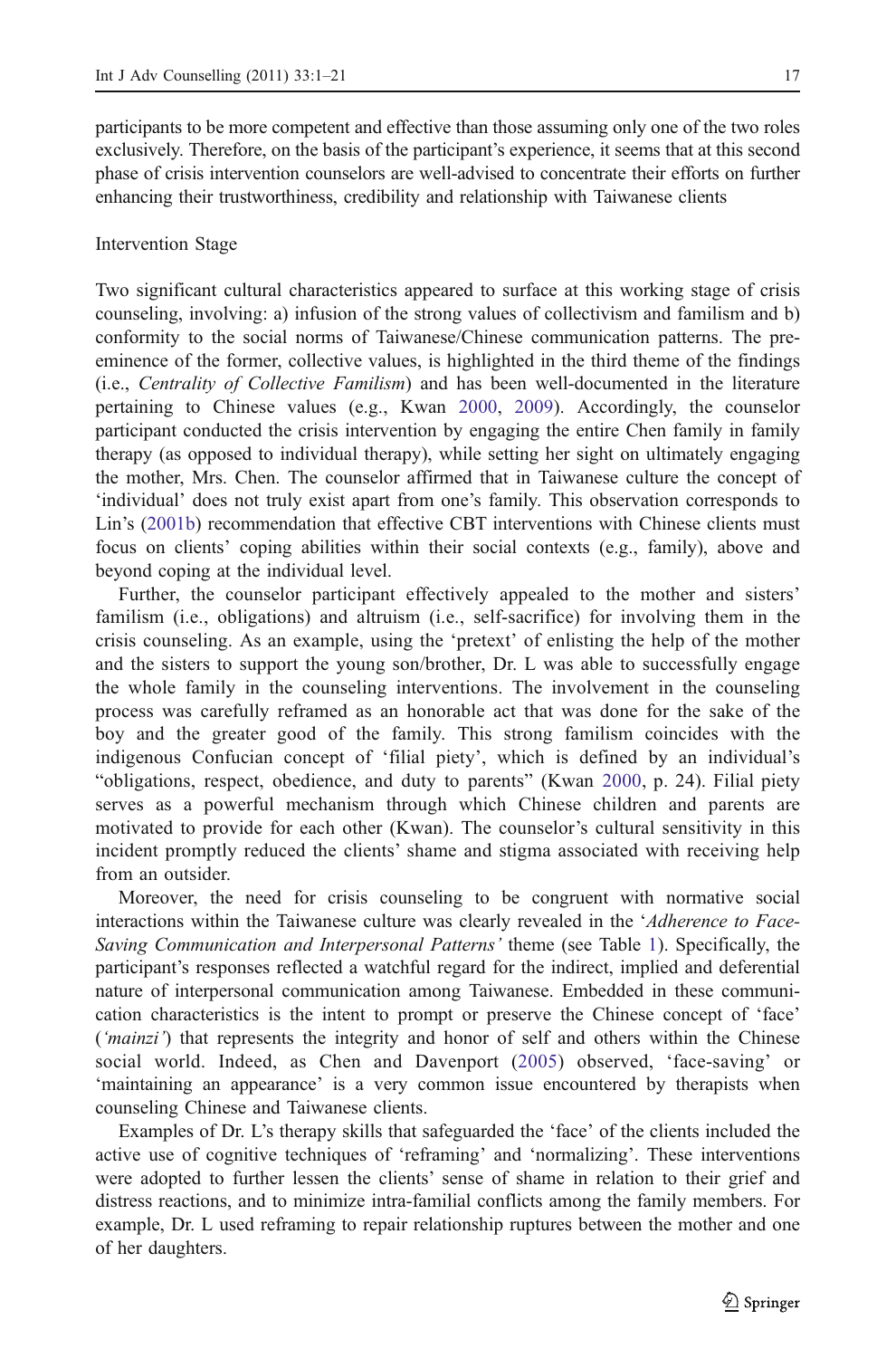Similarly, Lee ([1997\)](#page-20-0) suggested that reframing can serve to fortify Asian family relationships because it encourages clients to reconsider familial conflicts from the perspective of their family members' mutual goodwill and good intentions. Additionally, the counselor participant used 'normalizing' to help de-pathologize the Chen family's crisis experience. Hwang [\(2006](#page-20-0)) surmised that normalizing clients' experiences and praising clients' initiatives to deal with their problems were necessary in working with Chinese clients, because these interventions minimize clients' profound social shame and stigma.

Finally, at this working stage the counselor tactfully attended to the covert, implied, indirect and deferential pattern of communication of Taiwanese clients. Such a communication pattern characterizes 'high-context' cultures in which the importance of nonverbal messages and contextual information (e.g., social status) supersedes that of verbal messages (Sue and Sue [2008](#page-21-0)). This de-emphasis on verbal expression can also be construed as a function of face saving that is manifested through Chinese individuals' emotional restraint, self control, politeness, modesty, indirectness and nonverbal communication (Lin [2001b](#page-20-0)). Therefore, these characteristics of high-context communication are not to be misconstrued as denial, deceptiveness or resistance on the part of clients (Sue and Sue [2008\)](#page-21-0). Instead, counselors and therapists should work these qualities into the intervention process by discerning clients' unspoken intentions more accurately, and by staying on par with clients' subtle and restrained communication tendencies (Lee [1997\)](#page-20-0).

#### Implications

This exploratory study of indigenous crisis counseling in Taiwan holds several implications for therapy work with clients of Taiwanese and Chinese backgrounds. However, the following interpretations should be viewed as tentative, owing to the exploratory nature of the current investigation and its being based on a single case.

Firstly, at a practical level, the results of the study offer practitioners and researchers concrete evidence and examples, at a micro process level, of how indigenous cultural knowledge and skills might actually be implemented in therapy with Taiwanese clients. The specific counseling strategies identified in relation to the five cultural themes that emerged from the study can serve as heuristic examples to inform counselors when working with native Taiwanese and Chinese individuals, and more traditional Taiwanese/Chinese immigrants as well. In this respect, the current study represents a step towards bridging the gap between prevailing conceptual counseling literature on Chinese and Asians (e.g., Leung and Chen [2009;](#page-20-0) Hwang [2006\)](#page-20-0) and limited therapy-based case studies for the same populations (e.g., Liu [2007\)](#page-20-0). As such, the present study offers a basis upon which future crisis counseling research for Taiwanese and Chinese can build.

Secondly, the present study highlights the diverse functional characteristics of a counselor or therapist as perceived and expected by Taiwanese clients, possessing the qualities of expertness, authority, pragmatism and neutrality, as well as openness, benevolence, accessibility and social indirectness and implicitness. The seemingly contradictory nature among some of these qualities (e.g., authority vs. benevolence, neutrality vs. accessibility), further speaks to the Chinese concept of embracing opposites (e.g., ying and yang). Thus, a counselor working with Taiwanese clients must withstand a certain degree of ambiguity, while assuming a flexible and adaptable counseling stance. Similarly, Atkinson *et al.* [\(1993](#page-19-0)) recommended that multiculturally competent clinicians should be prepared to assume the roles of adviser, consultant, change agent, advocate, counselor, psychotherapist and facilitator of indigenous healing methods in working with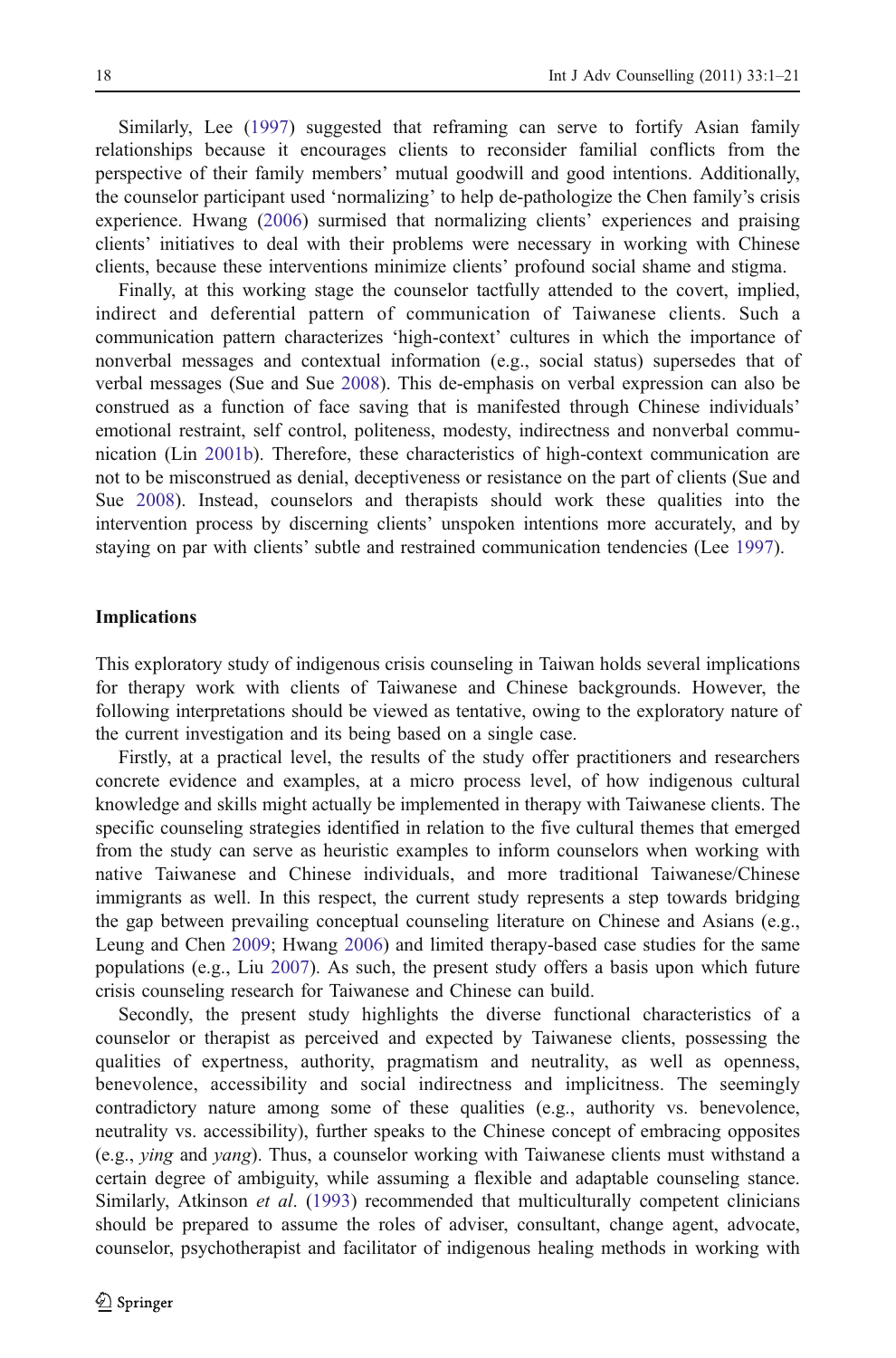<span id="page-19-0"></span>diverse clients. As revealed in the current study, such a recommendation holds true for counselors working with Taiwanese clients (Chen [2009](#page-20-0)).

Thirdly, this present study bears implications for training. The study underscores the notion that effective engagements and interventions with Taiwanese clients in crisis situations necessitate a high degree of cultural as well as clinical acumen on the part of the counselor. As such, this case study supports the schematic framework of therapist training proposed by Lin ([2004\)](#page-20-0). Lin advocated the development of a multicultural counseling style in counselors that was "compatible with Taiwanese characteristics of collectivism, respect for authority, the hierarchy structure of society, and emphasis on familial relationships and the harmony of interpersonal relationships" (p. 218). However, before this cultural knowledge can be effectively implemented in counseling relationships, counselors and therapists must first be trained in common factors for good therapy, including empathy, genuineness, congruence, unconditional positive regard, catharsis, reassurance, respect and trust (Lin).

#### Limitations

As an exploratory single case study, the results of this research should be considered with caution in view of a number of limitations. First, the extent to which the present study's findings exemplify the general indigenous characteristics of crisis counseling in Taiwan is not certain. Without further replication of the study, the generalizability of the participant's narrative account to the experiences of other crisis counselors in Taiwan cannot be assured. Second, given the specificity of the trauma presented in the present family (i.e., suicide of the husband/ father), the applicability of the study's findings to family crisis counseling for other forms of crises or traumas (e.g., natural disaster, crime victimization, etc.) can only be speculative. Finally, the reliance on a sole participant's narrative as the source of data predisposes the study to methodological challenges associated with all interview-based research, including the potential for participant response bias, inaccurate recall and demand characteristics (Yin [2003](#page-21-0)).

In view of these limitations, further crisis counseling research would benefit from conducting qualitative interviews with multiple informants, including multiple crisis works and/or clients. This line of inquiry could help to verify the stability of the cultural themes identified in the current study with multiple data points. Moreover, future empirical research should consider examining crisis counseling from an indigenous perspective by using diverse therapy modalities (e.g., individual vs. family therapy) in response to varying types of traumas or events. Furthermore, similar indigenous research on crisis counseling for other Asian (e.g., Korean, Filipino, Vietnamese, etc.) as well as non-Asian national/cultural groups should be encouraged. These potential research endeavors would likely afford a more comprehensive and sophisticated understanding of crisis counseling across cultures.

Acknowledgment The authors want to express their gratitude to Dr. Jeeseon Park's feedback on a previous draft of this manuscript. An earlier version of this paper was presented at the 2009 American Psychological Association Annual Convention in Toronto, Ontario.

#### References

Atkinson, D. R., Thompson, C. E., & Grant, S. K. (1993). A three-dimensional model of counseling racial/ ethnic minorities. The Counseling Psychologist, 21, 257–277.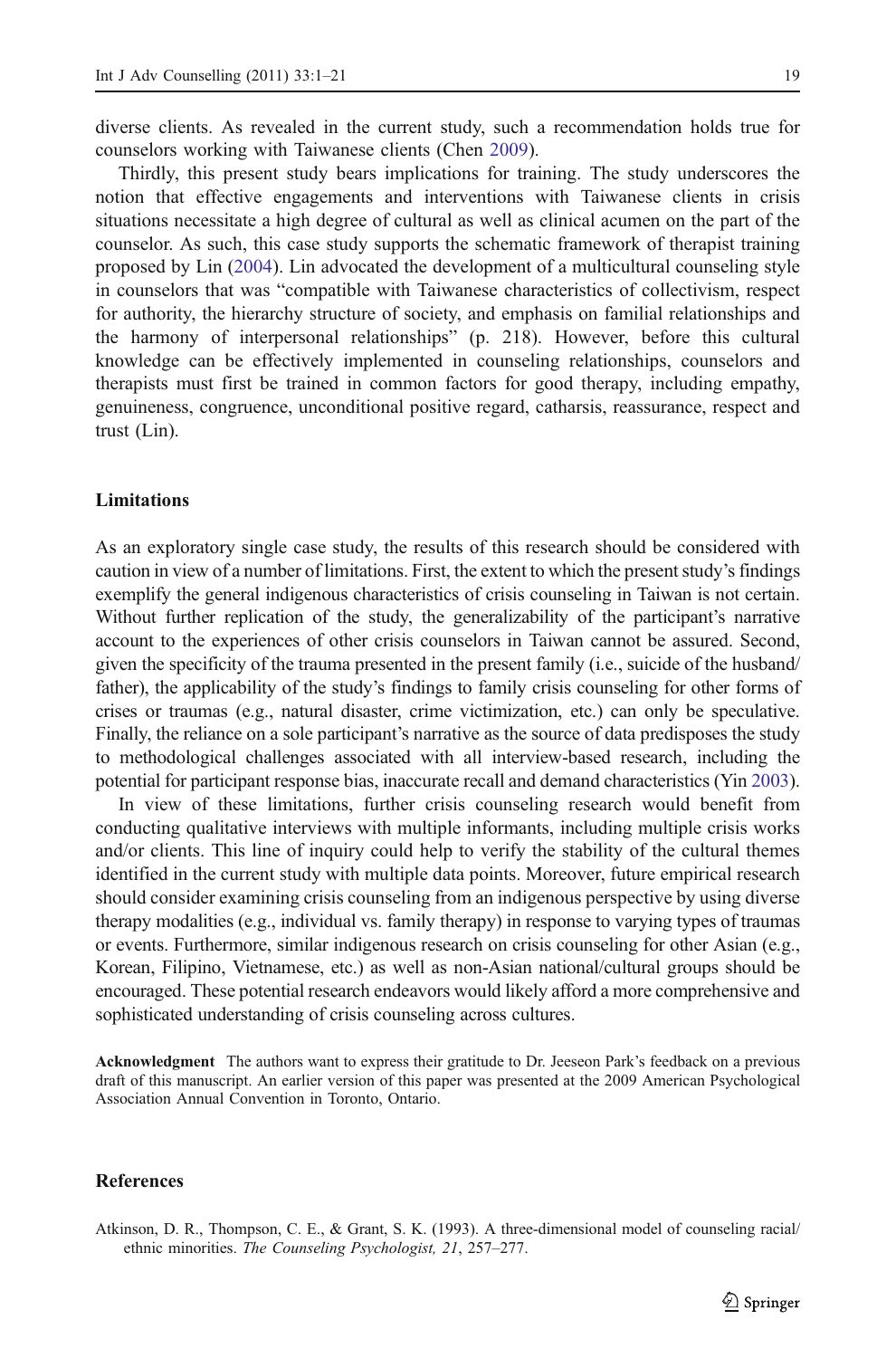- <span id="page-20-0"></span>Chen, P. W. (2009). A counseling model of self-relation coordination for Chinese clients with interpersonal conflicts. The Counseling Psychologist, 37, 987–1009.
- Chen, S. W. H., & Davenport, D. (2005). Cognitive-behavioral therapy with Chinese American clients: cautions and modifications. Psychotherapy: Theory, Research, Practice, Training, 42, 101–110.
- Chong, F. H. H., & Liu, H. Y. (2002). Indigenous counseling in the Chinese Cultural context: experience transformed model. Asian Journal of Counseling, 9, 49–68.
- Creswell, J. W., Hanson, W. E., Clark, V. L. P., & Morales, A. (2007). Qualitative research designs: selection & implementation. The Counseling Psychologist, 35, 236–264.
- Dattilio, F. M. (2006). Does the case study have a future in psychiatric literature? International Journal of Psychiatry in Clinical Practice, 10, 195–203.
- Edwards, D. J. A., Dattilio, F. M., & Bromley, D. B. (2004). Developing evidence-based practice: the role of case-based research. Professional Psychology: Research and Practice, 35, 589–597.
- Gerstein, L. H., Heppner, P. P., Ægisdóttir, S., Leung, S. A., & Norsworthy, K. L. (2009). International handbook of cross-cultural counseling: Cultural assumptions and practices worldview. Thousand Oaks: Sage.
- Hilliard, R. B. (1993). Single-case methodology in psychotherapy process and outcome research. Journal of Consulting and Clinical Psychology, 61, 373–380.
- Hsu, M. T., Kahn, D. L., & Huang, C. M. (2002). No more the same: the lives of adolescents in Taiwan who have lost fathers. Family & Community Health, 25, 43-56.
- Hsu, M. T., Kahn, D. L., & Hsu, M. (2003). A single leaf orchid: meaning of a husband's death for Taiwanese widows. Ethnos, 30, 306–326.
- Hsu, M. T., Kahn, D. L., Yee, D. H., & Lee, W. L. (2004). Recovery through reconnection: a cultural design for family bereavement in Taiwan. Death Studies, 28, 761–786.
- Hwang, W. C. (2006). The psychotherapy adaptation and modification framework. American Psychologists, 61, 702–715.
- Hwang, K. K. (2009). The development of indigenous counseling in contemporary Confucian communities. The Counseling Psychologist, 37, 930–943.
- Hwang, K. K., & Chang, J. (2009). Self-cultivation: culturally sensitive psychotherapies in Confucian societies. The Counseling Psychologist, 37, 1010-1032.
- Hwang, W. C., Wood, J. J., Lin, K. M., & Cheung, F. (2006). Cognitive-behavioral therapy with Chinese Americans: research, theory, and clinical practice. Cognitive and Behavioral Practice, 13, 293–303.
- Kuo, B. C. H. (2004). Interdependent and relational tendencies among Asian clients: infusing collectivistic strategies into counseling. Guidance and Counseling, 19, 158–162.
- Kuo, B. C. H. (in press). Culture's consequences on coping: theories, evidences, and dimensionalities. Journal of Cross-Cultural Psychology.
- Kuo, B. C. H., Kwantes, C. T., Towson, S., & Nanson, K. M. (2006a). Social beliefs as determinants of attitudes toward seeking professional psychological help among ethnically diverse university students. Canadian Journal of Counseling, 40, 224–241.
- Kuo, B. C. H., Roysircar, G., & Newby-Clark, I. R. (2006b). Development of the cross-cultural coping scale: collective, avoidance, and engagement strategies. Measurement and Evaluation in Counseling and Development, 39, 161–181.
- Kwan, K. L. K. (2000). Counseling Chinese peoples: perspectives of filial piety. Asian Journal of Counseling, 7, 23–41.
- Kwan, K. L. K. (2009). Collectivistic conflict of Chinese in counseling: conceptualization and therapeutic directions. The Counseling Psychologist, 37, 967–986.
- Lee, E. (1997). Working with Asian Americans: A guide for clinicians. NY: The Guilford Press.
- Leong, S. A., & Ponterotto, J. G. (2003). A proposal to internationalizing counseling psychology in the United States: rationale, recommendations, and challenges. The Counseling Psychologist, 31, 381–395.
- Leung, S. A., & Chen, P. H. (2009). Counseling psychology in Chinese communities in Asia: indigenous, multicultural, and cross-cultural consideration. The Counseling Psychologist, 37, 944–966.
- Lin, Y. N. (2001a). Taiwanese female university students' perceptions of counselor effectiveness. International Journal for the Advancement of Counseling, 23, 51–72.
- Lin, Y. N. (2001b). The application of cognitive-behavioral therapy to counseling Chinese. American Journal of Psychotherapy, 55, 46–58.
- Lin, Y. N. (2004). The application of converged counseling themes with Taiwanese clients. Counseling Psychology Quarterly, 17, 209–222.
- Liu, E. T. H. (2007). Integrating cognitive-behavioral and cognitive-interpersonal case formulations: a case study of a Chinese American male. Pragmatic Case Studies in Psychotherapy, 3, 1–33.
- Marsella, A. J., Johnson, J. L., Watson, P., & Gryczynski, J. (2008). Essential concepts and foundations. In A. J. Marsella, J. T. Johnson, P. Watson, & J. Gryczynski (Eds.), Ethnocultural perspectives on disaster and trauma: Foundations, issues, and applications (pp. 3–13). New York: Springer.